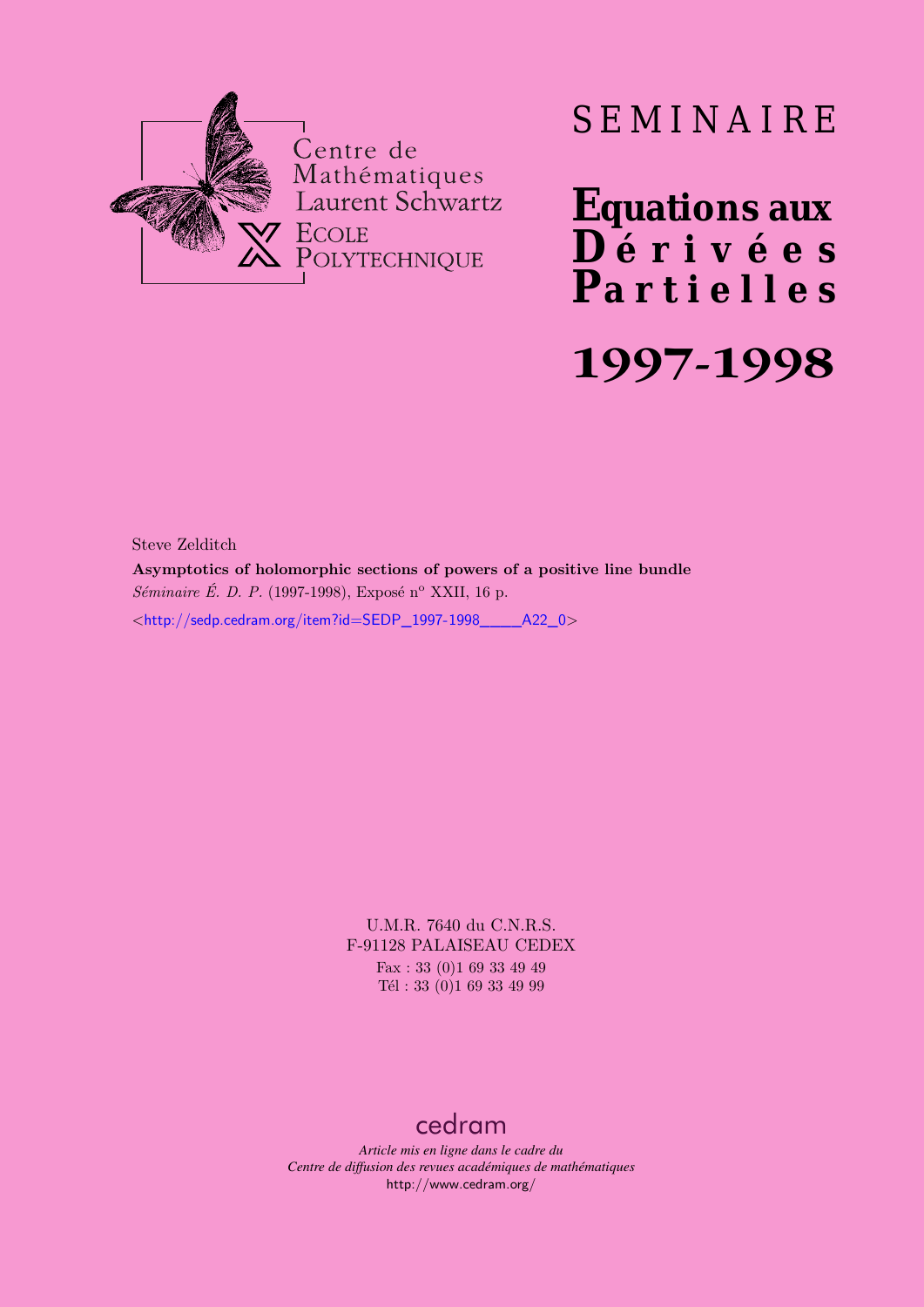## ASYMPTOTICS OF HOLOMORPHIC SECTIONS OF POWERS OF A POSITIVE LINE BUNDLE

STEVE ZELDITCH

#### 1. INTRODUCTION

In this lecture we will describe some recent results [Z.1][Sh.Z] (obtained partly in collaboration with B.Shiffman) on the asymptotic properties of holomorphic sections  $s_N \in H^0(M, L^N)$ of the Nth tensor power  $L^N$  of a positive hermitian holomorphic line bundle  $(L, h) \to (M, \omega)$ over a compact Kahler manifold of dimension m. Here,  $\omega = c_1(h)$  is the curvature form of h. Using the Boutet de Monvel-Sjostrand parametrix for the Szego kernel [BS] we first obtain a rather simple and direct proof of a result due to G. Tian on the asymptotic isometry of the Kodaira embeddings [T]. We then apply this result to prove the asymptotic uniform distribution of zeros of certain sequences of sections  $s_N \in H^0(M, L^N)$  as  $N \to \infty$ , namely

- to 'random sequences' of sections
- to eigenfunctions of an 'ergodic quantum map'.

In the simplest case where  $M = \mathbb{CP}^k$ , where  $L = O(1)$  (the hyperplane line bundle) and where  $\omega = \omega_{FS}$  (the Fubini-Study form),  $H^0(\mathbb{PC}^k, O(N))$  consists of homogeneous holomorphic polynomials  $p(z_0, \ldots, z_k)$  of degree N on  $\mathbb{C}^{k+1}$ . Our subject then specializes to the asymptotics of polynomials as the degree  $N \to \infty$ . The distribution of zeros of random polynomials of large degree was first studied by Bloch-Polya, Littlewood, Kac and others (see [BlD] for references). More recently, mathematical physicists [BlD][BBL][Ha][NV][Z2][V] have been interested in random polynomials (and more general sections) as a model for eigenfunctions of quantum chaotic maps. The large N limit of powers  $L^N$  of a positive line bundle arises in physics as the semi-classical limit in the geometric quantization of a compact Kahler manifold.

Our first result concerns the Kodaira embeddings  $\varphi_N : M \to \mathbb{P}H^0(M, L^{\otimes N})^*$  defined by  $\varphi_N(z) = \{s : s(z) = 0\}.$  In a standard way [GH], one may express the Kodaira embeddings in terms of an orthonormal basis of sections. Namely, for each  $N \in \mathbb{N}$ , h induces a hermitian metric  $h_N$  on  $L^{\otimes N}$ . Let  $\{S_0^N, \ldots, S_{d_N}^N\}$  be any orthonormal basis of  $H^0(M, L^{\otimes N})$ , with respect to the inner product  $\langle s_1, s_2 \rangle_{h_N} = \int_M h_N(s_1(z), s_2(z)) dV_g$  where  $dV_g$  is the volume form of g of volume one. For large N, there are no common zeroes of the sections  $\{S_0^N, \ldots, S_{d_N}^N\}$  and the Kodaira map may be expressed as:

$$
\Phi_N(z) = [S_0^N(z), \dots, S_{d_N}^N(z)] \tag{1}
$$

where  $[S_0^N(z), \ldots, S_{d_N}^N(z)]$  denotes the line through  $(S_0^N(z), \ldots, S_{d_N}^N(z))$  as defined in a local holomorphic frame.

Date: June 12, 1998.

Research partially supported by NSF grant #DMS-9703775.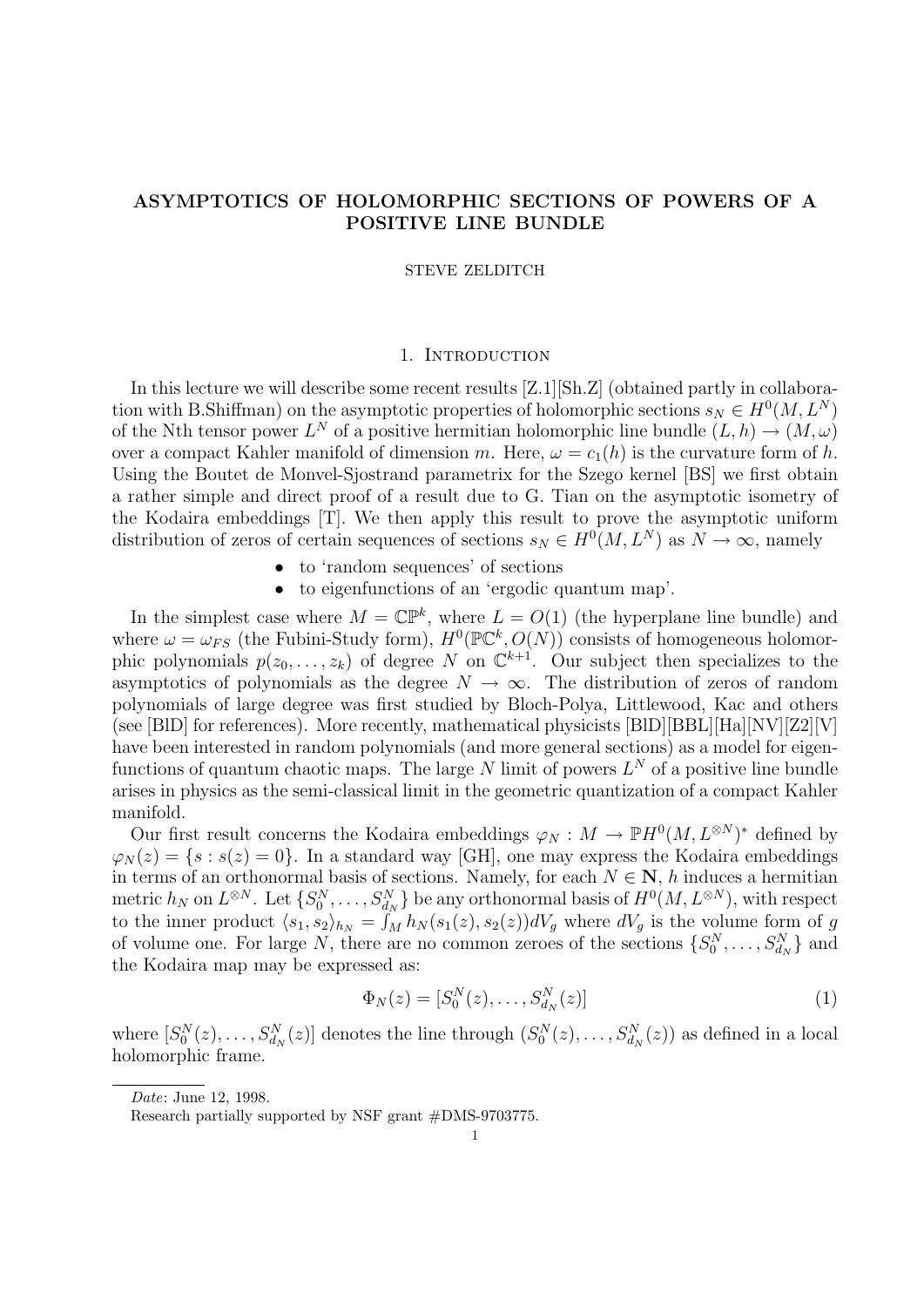THEOREM 1.1.  $([Z.1])$  There exists a complete asymptotic expansion:

$$
\sum_{i=0}^{d_N}||S_i^N(z)||_{h_N}^2 = a_0N^m + a_1(z)N^{m-1} + a_2(z)N^{m-2} + \dots
$$

with  $a_0 = \frac{c_1(L)^m}{m!}$  $\frac{(L)^m}{m!}$  in the sense that, for any  $k, R$ ,

$$
||\sum_{i=0}^{d_N}||S_i^N(z)||_{h_N}^2 - \sum_{j < R} a_j(z)N^{m-j}||_{C^k} \leq C_{R,k}N^{n-R}.
$$

It follows easily that the Kodaira embeddings are asymptotically isometric:

COROLLARY 1.2. Let  $\omega_{FS}$  denote the Fubini-Study form on  $\mathbb{C}P^{d_N}$ . Then:

$$
||\frac{1}{N}\Phi_N^*(\omega_{FS}) - \omega_g||_{C^k} = O(\frac{1}{N})
$$

#### for any k.

This result was first proved (simeltaneously and independently) by G.Kempf [K] and S.Ji [Ji] in the case of abelian varieties (with  $C_0$  convergence) and for general projective varieties with  $C^4$  convergence by G.Tian [T, Lemma 3.2(i)]. Heat kernel proofs of the  $C^0$ -convergence result were later found by T. Bouche [Bou.1] [Bou.2] and J.P.Demailly [D]. The author has also recently learned that D.Catlin independently proved the theorem and its corollary by a method similar to ours [C].

Corollary (1.2) is the starting point for some results on the distribution of zeros of random sequences of holomorphic sections. Namely, we consider the probability space  $(S, d\mu)$ , where Sequences of holomorphic sections. Namely, we consider the probability space  $(S, u\mu)$ , where  $S$  equals the product  $\prod_{N=1}^{\infty} SH^0(M, L^N)$  of the unit spheres  $SH^0(M, L^N)$  in  $H^0(M, L^N)$  and  $\mu$  is the product of Haar measures on these spheres. Given a sequence  $\mathbf{s} = \{s_N\} \in \mathcal{S}$ , we associate the currents of integration  $[Z_{s_N}]$  over the zero divisors  $Z_{s_N}$  of the sections  $s_N$ . In complex dimension 1,  $[Z_{s_N}]$  is the sum of delta functions at the zeros of  $s_N$ . Our first result states that for a random (i.e., for almost all)  $s \in S$ , the sequence of zeros of the sections  $s_N$ are asymptotically uniformly distributed:

THEOREM 1.3. ([Sh.Z]) For  $\mu$ -almost all  $\mathbf{s} = \{s_N\} \in \mathcal{S}, \frac{1}{N}$  $\frac{1}{N}[Z_{s_N}] \rightarrow \omega$  weakly in the sense of measures; in other words,

$$
\lim_{N\to\infty}\left(\frac{1}{N}[Z_{s_N}],\varphi\right)=\int_M\omega\wedge\varphi
$$

for all continuous  $(m-1, m-1)$  forms  $\varphi$ . In particular,

$$
\lim_{N \to \infty} \frac{1}{N} \text{Vol}_{2m-2} \{ z \in U : s_N(z) = 0 \} = m \text{Vol}_{2n} U ,
$$

for U open in M (where  $\text{Vol}_k$  denotes the Riemannian k-volume in  $(M, \omega)$ ).

Tian's theorem combined with some plurisubharmonic analysis also gives a uniform distribution theorem for zeros of eigenfunctions of ergodic quantum maps. Recall that a quantum map is a sequence  $U_{\chi,N}$  of unitary operators on  $H^0(M, L^N)$  which 'quantizes' a symplectic map  $\chi : (M, \omega) \to (M, \omega)$ . For the precise definitions, we refer to [Z3]. We call  $U_{\chi,N}$  a 'quantum ergodic map' if  $\chi$  is an ergodic transformation of  $(M, \omega)$ . Since the zero set of a wave function represents the locus of points where the quantum particle is least likely to be, it is natural to try to connect the distribution of zeros to dynamical properties of the map. In the ergodic case we have: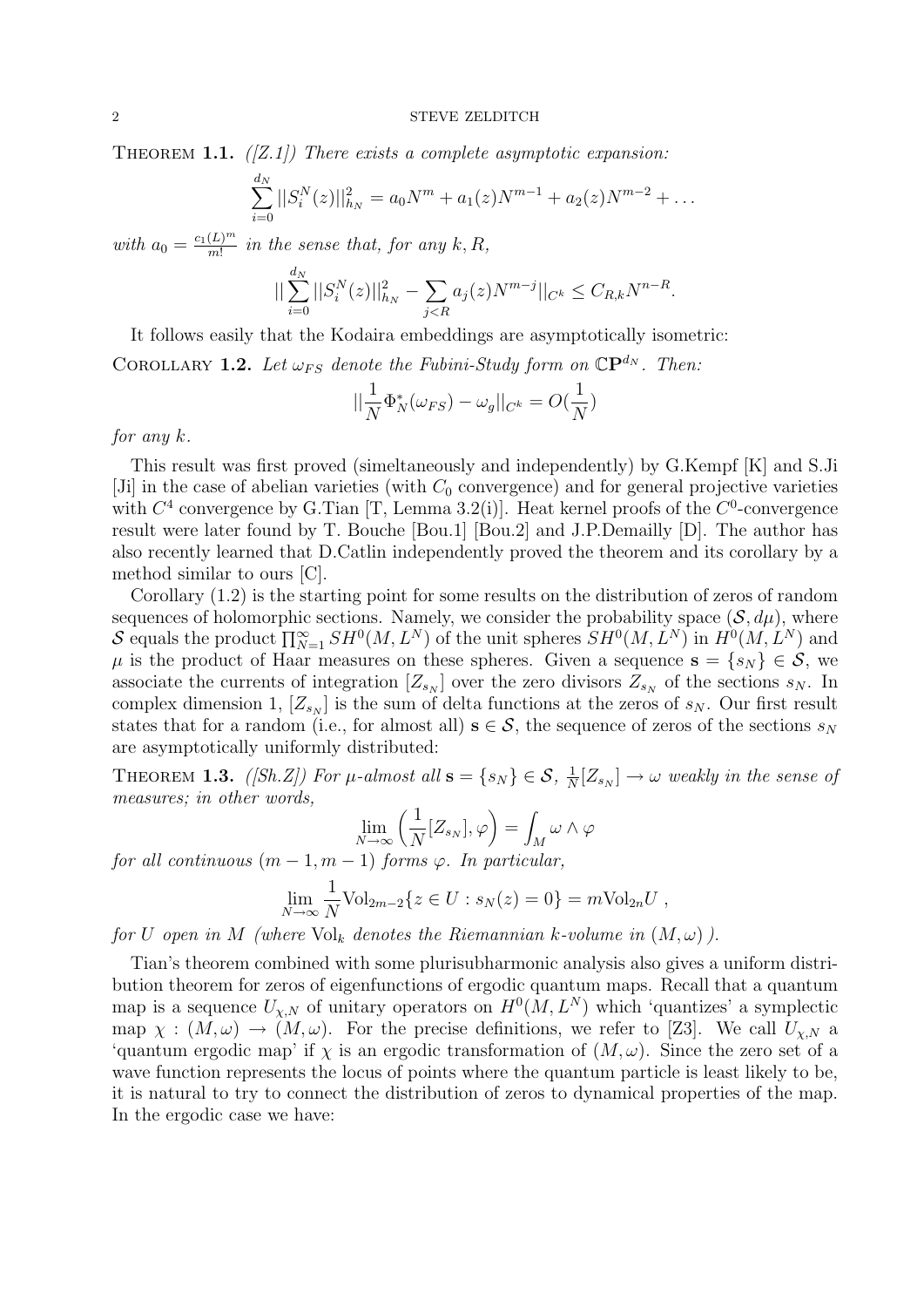THEOREM 1.4. ([Sh.Z]; see also [NV]) Let  $(L, h) \rightarrow (M, \omega)$  be a positive Hermitian line bundle over a Kähler manifold with  $c_1(h) = \omega$  and let  $U_{\chi,N} : H^0(M, L^N) \mapsto H^0(M, L^N)$  be a ergodic quantum map. Further, let  $\{S_0^N, \ldots, S_{d_N}^N\}$  be an orthonormal basis of eigensections of  $U_{\chi,N}$ . Then there exists a subsequence  $\Lambda \subset \{(N, j): N = 1, 2, 3, \ldots, j \in \{0, \ldots, d_N\}\}\;$  of density one such that

$$
\lim_{N\to\infty,(N,j)\in\Lambda}\frac{1}{N}[Z_{S_j^N}]\to\omega
$$

weakly in the sense of measures.

This result was conjectured by LeBoeuf-Voros and was proved independently (and prior to us) by Nonnenmacher-Voros [NV] in the case of the theta bundle over an elliptic curve  $\mathbb{C}/\mathbb{Z}^2$ . We would also like to mention a result in a work in progress [NZ] at the opposite extreme where the quantum map  $U_{\gamma}$  is completely integrable in the strong sense of commuting with a Hamiltonian torus action. Let  $J: M \to \mathbb{R}^n$  denote the moment map of the action and let  $\Delta = J(M)$  denote the moment polytope. Then for each eigenfunction  $S_{N,j}$  of  $U_{\chi,N}$ , we have  $J(Z_{S_{N,i}}) \subset \partial \Delta$ , i.e. the zeros are contained in the inverse image of the boundary of the moment polytope.

#### 2. Preliminaries

2.1. Notation. We begin by recalling some basic notions and establishing notation. A holomorphic line bundle  $L \to M$  over an m-dimensional compact complex (projective) manifold  $M$  is called positive if it has a hermitian metric  $h$  of positive curvature. The curvature form  $c_1(h)$  is the  $(1, 1)$  form given locally by

$$
c_1(h) = -\frac{\sqrt{-1}}{\pi} \partial \bar{\partial} \log ||e_L||_h,
$$

where  $e_L$  is a nonvanishing local holomorphic section of L, and  $||e_L||_h = h(e_L, e_L)^{1/2}$  denotes the h-norm of  $e_L$ . The form  $c_1(h)$  is a de Rham representative of the first Chern class  $c_1(L)$ . Positivity means that  $\omega = c_1(h)$  is a Kähler form, i.e. if  $\omega = i \sum_{jk} \omega_{jk} dz_j \wedge d\bar{z}_k$ then the hermitian form  $\sum_{jk} \omega_{jk} dz_j d\bar{z}_k$  is positive definite. We give M the volume form  $dV = \frac{1}{c_1(L)^m} \omega^m$ , so that M has unit volume:  $\int_M dV = 1$ .

As above, we denote the space of global holomorphic sections of L by  $H^0(M, L)$  and that of its powers by  $H^0(M, L^N)$  where  $L^N = L \otimes \cdots \otimes L$ . The dimension of  $H^0(M, L^N)$  is denoted by  $d_N + 1$ . It is well known that for N sufficiently large,  $d_N + 1$  is given by the Hilbert polynomial of L, whose leading term is  $\frac{c_1(L)^m}{m!}N^m$  [G.H]. The metric h induces Hermitian metrics  $h_N$  on  $L^N$  given by  $||s^{\otimes N}||_{h_N} = ||s||_h^N$ . We give  $H^0(M, L^N)$  the inner product

$$
\langle s_1, s_2 \rangle = \int_M h_N(s_1, s_2) dV \qquad (s_1, s_2 \in H^0(M, L^N)) \,, \tag{2}
$$

and we write  $|s| = \langle s, s \rangle^{1/2}$ .

2.2. **Kodaira maps**  $\Phi_N$ . We now fix an orthonormal basis  $\{S_0^N, \ldots, S_{d_N}^N\}$  of  $H^0(M, L^N)$ . We also fix a local holomorphic section  $e_L$  of L over  $U \subset M$ . It induces sections  $e_L^N$  of  $L^{\otimes N}|_U$ and we may write  $S_i^N(z) = f_i^N(z)e_L^N(z)$  for certain holomorphic functions  $f_i^N$  on U. The Kodaira map is defined by

$$
\Phi_N(z)M \to \mathbb{P}\mathbb{C}^{d_N}, \quad \Phi_N(z) = [f_0^N(z), \dots, f_{d_N}^N(z)] \tag{3}
$$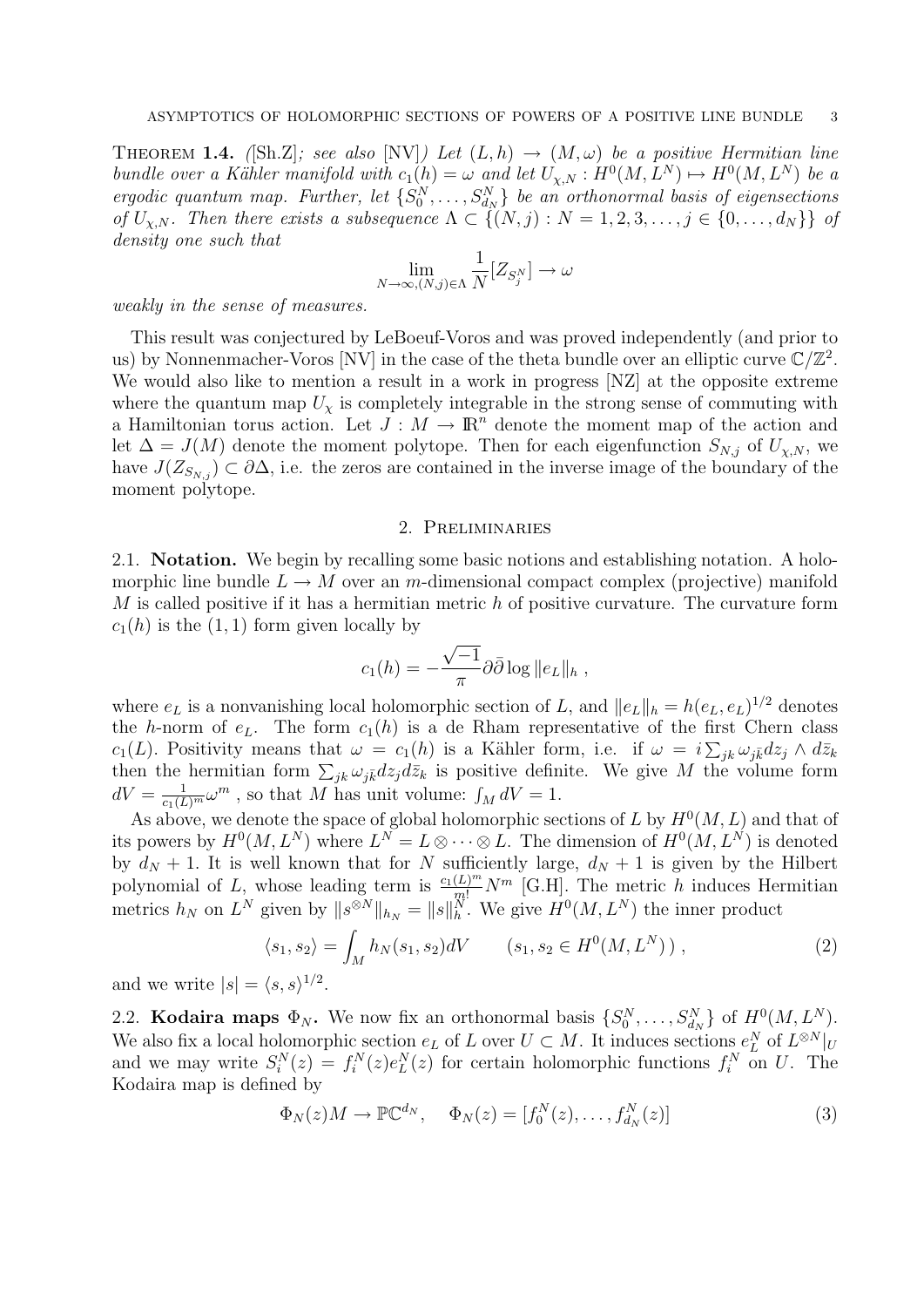where  $[\cdots]$  denotes the line thru the vector in  $\mathbb{C}^{d_N+1}$ . Recall that the Kahler form  $\omega_{g_{FS}}$  of the Fubini-Study metric  $g_{FS}$  on  $\mathbb{C}P^m$  is given in homogeneous coordinates  $[w_0, \ldots, w_m]$  by  $\omega_{FS}=\frac{\sqrt{-1}}{2\pi}$  $\frac{\sqrt{-1}}{2\pi}\partial\bar{\partial}\log(\sum_{j=0}^{m}|w_i|^2)$ . Hence

$$
\Phi_N^* \omega_{FS} = \frac{\sqrt{-1}}{2\pi} \partial \bar{\partial} \log \left( \sum_{j=0}^m |f_j|^2 \right). \tag{4}
$$

It is easy to see that this form is independent of the choice of orthonormal basis.

2.3. Currents of integration [Z<sub>s</sub>]. For a holomorphic section  $s \in H^0(M, L^N)$ , we let  $[Z_s]$  denote the current of integration over the zero divisor of s. Recall here the notion of current: We let  $\mathcal{D}^{p,q}(M)$  denote the space of  $\mathcal{C}^{\infty}(p,q)$ -forms on M, and we let  $\mathcal{D}^{p,q}(M)$  =  $\mathcal{D}^{m-p,m-q}(M)$  denote the space of  $(p,q)$ -currents on  $M; (T,\varphi) = T(\varphi)$  denotes the pairing of  $T \in \mathcal{D}^{\prime p,q}(M)$  and  $\varphi \in \mathcal{D}^{m-p,m-q}(M)$ . Then for  $\varphi \in \mathcal{D}^{m-1,m-1}(M), ([Z_s], \varphi) = \int_{Z_s} \varphi$ . In the local frame  $e_L^N$  for  $L^N$ , we write  $s = fe_L^N$ , where f is a local holomorphic function. The zero current is then given by the Poincaré-Lelong formula

$$
[Z_s] = \frac{\sqrt{-1}}{\pi} \partial \bar{\partial} \log |f| = \frac{\sqrt{-1}}{\pi} \partial \bar{\partial} \log ||s||_{h_n} + N\omega . \tag{5}
$$

We also consider the normalized zero divisor

$$
[\widetilde{Z}^N_s]=\frac{1}{N}[Z_s]\;,
$$

so that the currents  $[\tilde{Z}_{s}^{N}]$  are de Rham representatives of  $c_{1}(L)$ , and thus

$$
\left( [\widetilde{Z}_s^N], \omega^{m-1} \right) = \frac{c_1(L)^m}{m!} \,. \tag{6}
$$

Equation (6) says that the currents  $[\tilde{Z}_s^N]s$  all have the same mass. For background on currents of integration see [GH][LG].

2.4. Holomorphic sections and CR holomorphic functions. Following [B.G], we study asymptotics of high powers of line bundles by lifting the problem to the unit circle bundle X associated to L. That is, let  $L^*$  be the dual line bundle to L and let  $D = \{v \in L^* : h(v, v)$ 1} be its unit disc bundle relative to the metric induced by h and let  $X = \partial D = \{v \in L^* :$  $h(v, v) = 1$ . The positivity of  $c_1(h)$  is equivalent to the strict pseudoconvexity of the disc bundle D in  $L^*$  (see [Gr]). We will denote the  $S^1$  action on X by  $r_{\theta}x$  and its infinitesimal generator by  $\frac{\partial}{\partial \theta}$ .

Let us also denote by  $T'D$ ,  $T''D \subset TD \otimes \mathbb{C}$  the holomorphic, resp. anti-holomorphic subspaces and define  $d'f = df|_{T}$ ,  $d''f = df|_{T''}$  for  $f \in C^{\infty}(D)$ . Then X inherits the CR structure  $TX \otimes \mathbb{C} = T' \oplus T'' \oplus \mathbb{C} \frac{\partial}{\partial \theta}$ . Here  $T'X$  (resp.  $T''X$ ) denotes the holomorphic (resp. anti-holomorphic vectors) of  $D$  which are tangent to  $X$ . They are given in local coordinates by vector fields  $\sum a_j \frac{\partial}{\partial \overline{z}}$  $rac{\partial}{\partial \bar{z}_j}$  such that  $\sum a_j \frac{\partial}{\partial \bar{z}_j}$  $\frac{\partial}{\partial \bar{z}_j}$  $\rho = 0$ . A local basis is given by the vector fields  $Z_j^k=\frac{\delta}{\partial \bar z}$  $\frac{\partial}{\partial \bar{z}_j}- (\frac{\partial \rho}{\partial \bar{z}_k}$  $\frac{\partial \rho}{\partial \bar{z}_k}$ ) $^{-1}(\frac{\partial \rho}{\partial \bar{z}_j}$  $\frac{\partial \rho}{\partial \bar{z}_j} ) \frac{\partial}{\partial \bar{z}}$  $\frac{\partial}{\partial \bar{z}_k}$   $(j \neq k.)$ 

The Cauchy-Riemann operator on  $X$  is defined by

$$
\bar{\partial}_b : C^\infty(X) \to C^\infty(X, (T'')^*), \qquad \bar{\partial}_b f = df|_{T''}.
$$
\n
$$
(7)
$$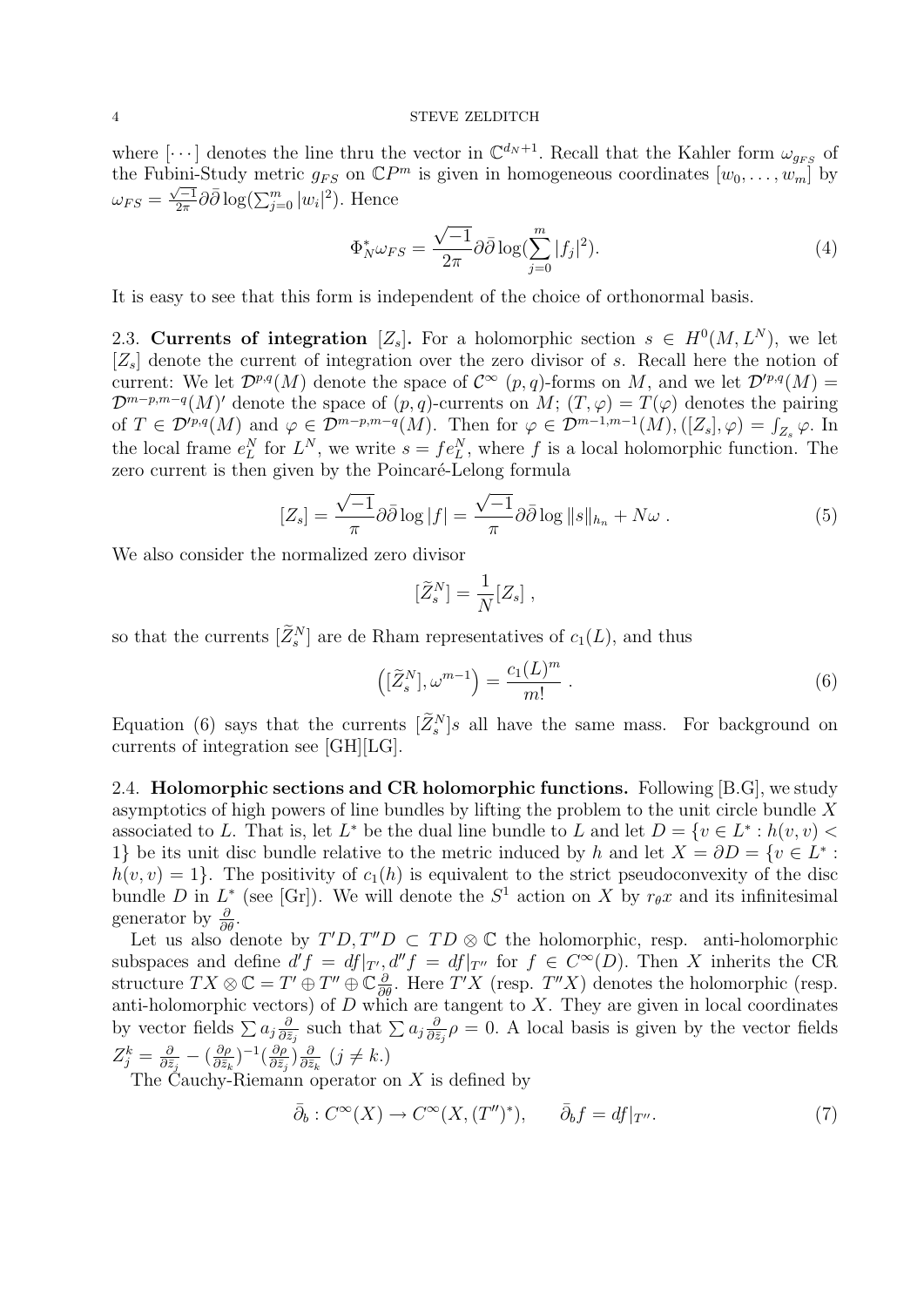In terms of the local basis above, it is given by

$$
\bar{\partial}_b f = \sum_{j \neq k} Z_j^k f d\bar{z}_j |_{T''}.
$$
\n(8)

Also associated to X are

• the contact form  $\alpha = \frac{1}{i}$  $\frac{1}{i}d' \rho | X = -\frac{1}{i}$  $\frac{1}{i}d''\rho|X$ 

- the volume form  $d\mu = \alpha \wedge (d\alpha)^n$
- the Levi form  $L_{\rho}(z) = \sum \frac{\partial^2 \rho}{\partial z_i \partial \bar{z}}$  $\frac{\partial^2 \rho}{\partial z_j \partial \bar{z}_k} z_j \bar{z}_k.$ (9)
- the Levi form onX  $L_X = L_\rho|_{T'\oplus T''\cap TX}$

which are independent of the choice of  $\rho$ . The Levi form on X is related to  $d\alpha = \pi^* \omega_g$  by:  $L_X(V, W) = d\alpha(V, \overline{W}).$ 

The Hardy space  $H^2(X)$  is the space of boundary values of holomorphic functions on D which are in  $L^2(X)$ , or equivalently  $H^2 = (\text{ker } \bar{\partial}_b) \cap L^2(X)$ . The  $S^1$  action commutes with  $\bar{\partial}_b$ , hence  $H^2(X) = \bigoplus_{N=1}^{\infty} H^2_N(X)$  where  $H^2_N(X) = \{ f \in \dot{H}^2(X) : f(r_\theta x) = e^{iN\theta} f(x) \}.$ 

A section s of L determines an equivariant function  $\hat{s}$  on  $L^* - 0$  by the rule:  $\hat{s}(z, \lambda) =$  $\langle \lambda, s(z) \rangle$ . Here,  $z \in M$ ,  $\lambda \in L_z^*$ . It is clear that if  $\tau \in \mathbb{C}^*$  then  $\hat{s}(z, \tau \lambda) = \tau \hat{s}$ . We will usually restrict  $\hat{s}$  to X and then the equivariance property takes the form:  $\hat{s}(r_{\theta}x) = e^{i\theta}\hat{s}(x)$ . Similarly, a section  $s_N$  of  $L^{\otimes N}$  determines an equivariant function  $\hat{s}_N$  on  $L^*-0$ : put  $\hat{s}_N(z,\lambda)$  $\langle \lambda^{\otimes N}, s_N(z) \rangle$  where  $\lambda^{\otimes N} = \lambda \otimes \lambda \otimes \cdots \otimes \lambda$ . The following proposition is well-known and easy to prove:

PROPOSITION 2.1. The map  $s \mapsto \hat{s}$  is a unitary equivalence between  $H^0(M, L^{\otimes N})$  and  $H_N^2(X)$ .

2.5. Parametrix for the Cauchy-Szego kernel. The key analytic objects in this paper are the orthogonal (Szego) projection  $\Pi: L^2(X) \to H^2(X)$  and its Fourier components the finite dimensional projections  $\Pi_N: L^2(X) \to H^2_N(X)$ . We define their kernels by

$$
\Pi_N f(x) = \int_X \Pi_N(x, y) f(y) d\mu(y), \qquad (10)
$$

which differs from the definition of  $[B.S]$  in using  $d\mu$  as the reference density.

The main result on the Szego kernel  $\Pi(x, y)$  for a strictly pseudoconvex domain is the following:

THEOREM 2.2 (BS, Theorem 1.5 and §2.c). Let  $\Pi(x, y)$  be the Szego kernel of the boundary X of a bounded strictly pseudo-convex domain  $\Omega$  in a complex manifold L. Then: there exists a symbol  $s \in S^n(X \times X \times \mathbb{R}^+)$  of the type

$$
s(x, y, t) \sim \sum_{k=0}^{\infty} t^{m-k} s_k(x, y)
$$

so that

$$
\Pi(x, y) = \int_0^\infty e^{it\psi(x, y)} s(x, y, t) dt
$$

where the phase  $\psi \in C^{\infty}(D \times D)$  is determined by the following properties:

•  $\psi(x,x) = \frac{1}{i}\rho(x)$  where  $\rho$  is the defining function of X.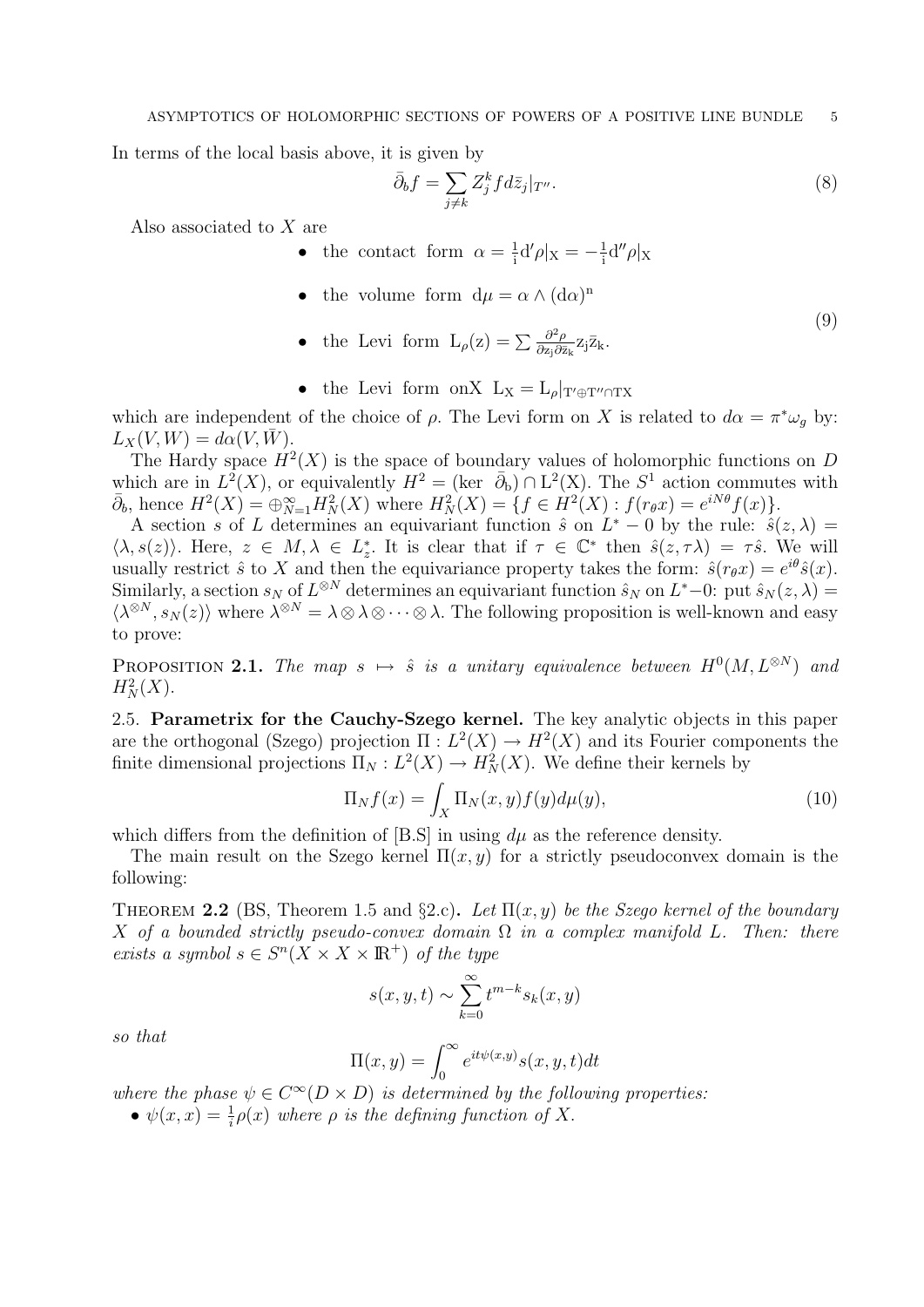- $d''_x \psi$  and  $d'_y \psi$  vanish to infinite order along the diagonal.
- $\psi(x, y) = -\psi(y, x)$ .

The integrals are regularized by taking the principal value (see [BS]). The second condition states that  $\psi(x, y)$  is almost analytic. Roughly speaking,  $\psi$  is obtained by Taylor expanding  $\rho(z,\bar{z})$  and replacing all the  $\bar{z}$ 's by  $\bar{w}$ 's, i.e. the Taylor expansion of  $\psi$  near the diagonal is given by

$$
\psi(x+h, x+k) = \frac{1}{i} \sum \frac{\partial^{\alpha+\beta} \rho}{\partial z^{\alpha} \partial \bar{z}^{\beta}}(x) \frac{h^{\alpha}}{\alpha!} \frac{\bar{k}^{\beta}}{\beta!}.
$$

For example, in the case of the unit ball  $B_{n+1} \subset \mathbb{C}^{n+1}$ , the Szego kernel is given by

$$
K_{\partial B}(z, w) = \frac{1}{(1 - \langle z, w \rangle)^{n+1}} = \int_0^\infty e^{it\psi_{\partial B}(z, w)} t^n dt
$$

with  $\psi_{\partial B}(z, w) = 1 - \langle z, w \rangle$ .

The principal term  $s_0(x, x)$  on the diagonal was determined in [B.S (4.10)], using that  $\Pi$ is a projection:

$$
s_0(x,x)d\mu(x) = \frac{1}{4\pi^m}(\det \mathcal{L}_X)||d\rho||dx \qquad (11)
$$

where  $L_X = L_\rho|_{T^\prime \oplus T^{\prime\prime} \cap TX}$  is the restriction of the Levi form to the maximal complex subspace of TX.

3. Proof of Theorem (1.1) and Corollary (1.2)

The proof of Theorem 1.2 begins by lifting everything to  $X$ . As above, we fix an orthonormal basis  $\{S_i^N\}$  of  $H^0(M, L^N)$  and lift it to abasis  $\{\hat{S}_i^N\}$  of  $H^2_N(X)$ . The following proposition is straightforward and we refer to [Z1] for the proof:

PROPOSITION 3.1.  $\{\hat{S}_i^N\}$  is an orthonormal basis of  $H_N^2(X)$ . Moreover,  $||S_j^N(z)||_{h_N}^2 = |\hat{S}_i^N(x)|^2$ for any x with  $\pi(x) = z$ .

The following lemma links our problem to the Szego kernels:

LEMMA 3.2.  $\frac{\sqrt{-1}}{2\pi N} \Phi_N^* \omega_{FS} = \omega_g + \frac{\sqrt{-1}}{2\pi N}$  $\frac{\sqrt{-1}}{2\pi N} \bar{\partial}_b \partial_b \log \Pi_N(x, x).$ 

Proof We first observe that

$$
\frac{\sqrt{-1}}{2\pi N} \Phi_N^* \omega_{FS} = \omega_g + \frac{\sqrt{-1}}{2\pi N} \bar{\partial} \partial \log(\sum_{j=0}^{d_N} ||S_j^N(z)||_{h_N}^2)
$$
(12)

which follows by writing  $||S_j^N(z)||_{h_N}^2 = a^N |f_j^N|$  and using that  $\bar{\partial}\partial \log a^N = -N\omega_g$ . We lift this statement to  $X$  in the form:

$$
\pi^* \frac{\sqrt{-1}}{2\pi N} \Phi_N^* \omega_{FS} = \frac{\sqrt{-1}}{2\pi N} \bar{\partial}_b \partial_b \log \left( \sum_{j=0}^{d_N} |\hat{S}_j^N|^2 \right).
$$
 (13)

Next we observe that

$$
\Pi_N(x, y) = \sum_{i=0}^{d_N} \hat{S}_i^N(x) \hat{S}^{N*}(y)
$$
\n(14)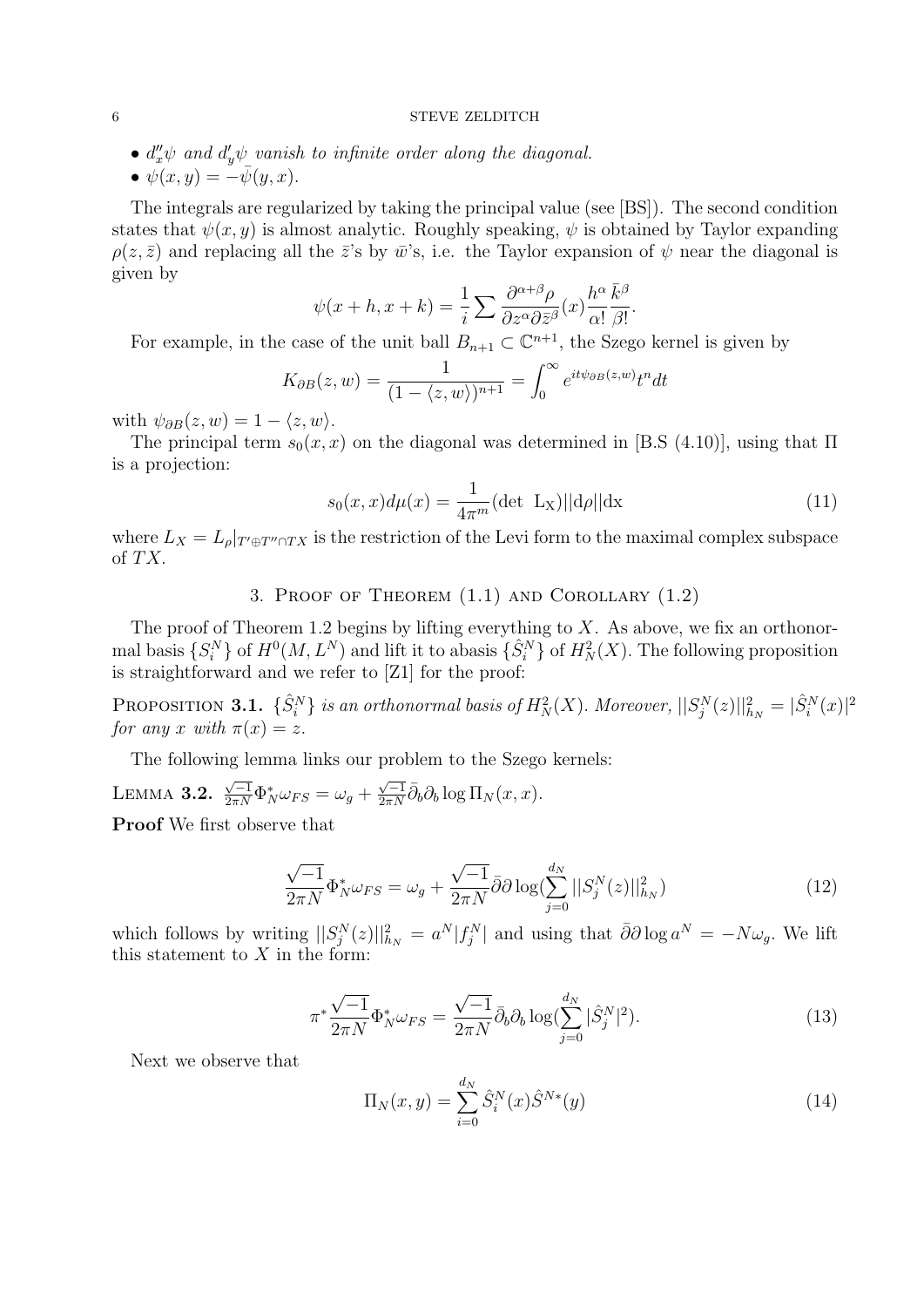or, in local coordinates,

$$
\Pi_N(z,\theta,w,\theta') = a(z)^{\frac{N}{2}} a(w)^{\frac{N}{2}} e^{iN(\theta-\theta')} \sum_{i=0}^{d_N} f_i^N(z) \bar{f}_i^N(w).
$$
 (15)

Hence we have

(a) 
$$
\sum_{j=0}^{d_N} ||S_j^N(z)||_{h_N}^2 = \Pi_N(z, 0, z, 0)
$$
 (16)

(b) 
$$
\frac{\sqrt{-1}}{2\pi N} \partial \overline{\partial} \log(\sum_{j=0}^{d_N} ||S_j^N||_{h_N}^2) = \frac{\sqrt{-1}}{2\pi N} \overline{\partial}_b \partial_b \log \Pi_N(z,0,w,0).
$$

This completes the proof.

The projections  $\Pi_N$  are Fourier coefficients of  $\Pi$  and hence may be expressed as:

$$
\Pi_N(x,y) = \int_0^\infty \int_{S^1} e^{-iN\theta} e^{it\psi(r_\theta x,y)} s(r_\theta x, y, t) dt d\theta \tag{17}
$$

where as above  $r_{\theta}$  denotes the  $S^1$  action on X. Changing variables  $t \mapsto Nt$  gives

$$
\Pi_N(x,y) = N \int_0^\infty \int_{S^1} e^{iN(-\theta + t\psi(r_\theta x,y)} s(r_\theta x, y, tN) dt d\theta.
$$
 (18)

*i*. From the fact that  $\text{Im}\psi(x, y) \geq C(d(x, X) + d(y, X) + |x - y|^2 + O(|x - y|^3)$  (see [B.S]) it follows that the phase

$$
\Psi(t,\theta;x,y) = t\psi(r_\theta x,y) - \theta.
$$
\n(19)

has positive imaginary part. Hence the integral is a complex oscillatory integral. Before analysing its asymptotics we simplify the phase. As above, we choose a local holomorphic co-frame  $e_L^*$ , put  $a(z) = |e_L^*|_z^2$ , and write  $\nu \in L_z^*$  as  $\nu = \lambda e_L^*$ . In the associated coordinates  $(x, y) = (z, \lambda, w, \mu)$  on  $X \times X$  we have:

$$
\rho(z,\lambda) = a(z)|\lambda|^2, \quad \psi(z,\lambda,w,\mu) = \frac{1}{i}a(z,w)\lambda\bar{\mu}
$$
 (20)

where  $a(z, w)$  is the almost analytic function on  $M \times M$  satisfying  $a(z, z) = a(z)$ . On X we have  $a(z)|\lambda|^2 = 1$  so we may write  $\lambda = a(z)^{-\frac{1}{2}}e^{i\varphi}$ . Similarly for  $\mu$ . So for  $(x, y) =$  $(z, \varphi, w, \varphi') \in X \times X$  we have

$$
\psi(z,\varphi,w,\varphi') = \frac{1}{i}(1 - \frac{a(z,w)}{i\sqrt{a(z)}\sqrt{a(w)}})e^{i(\varphi-\varphi')}.
$$
\n(21)

On the diagonal  $x = y$  we have  $\psi(r_\theta x, x) = \frac{1}{i} (1 - \frac{a(z, z)}{a(z)})$  $\frac{a(z,z)}{a(z)}e^{i\theta}$  =  $\frac{1}{i}(1-e^{i\theta})$ . So

$$
\Psi(t,\theta;x,x) = \frac{t}{i}(1 - e^{i\theta}) - \theta.
$$
\n(22)

We have

$$
\begin{array}{l}\nd_t \Psi = \frac{1}{i} (1 - e^{i\theta}) \\
d_\theta \Psi = t e^{i\theta} - 1\n\end{array} \tag{23}
$$

so the critical set is  $\mathcal{C} = \{(x, t, \theta) : \theta = 0, t = 1\}$ . The Hessian  $\Psi''$  on the critical set equals

$$
\left(\begin{array}{cc} 0 & 1 \\ 1 & i \end{array}\right)
$$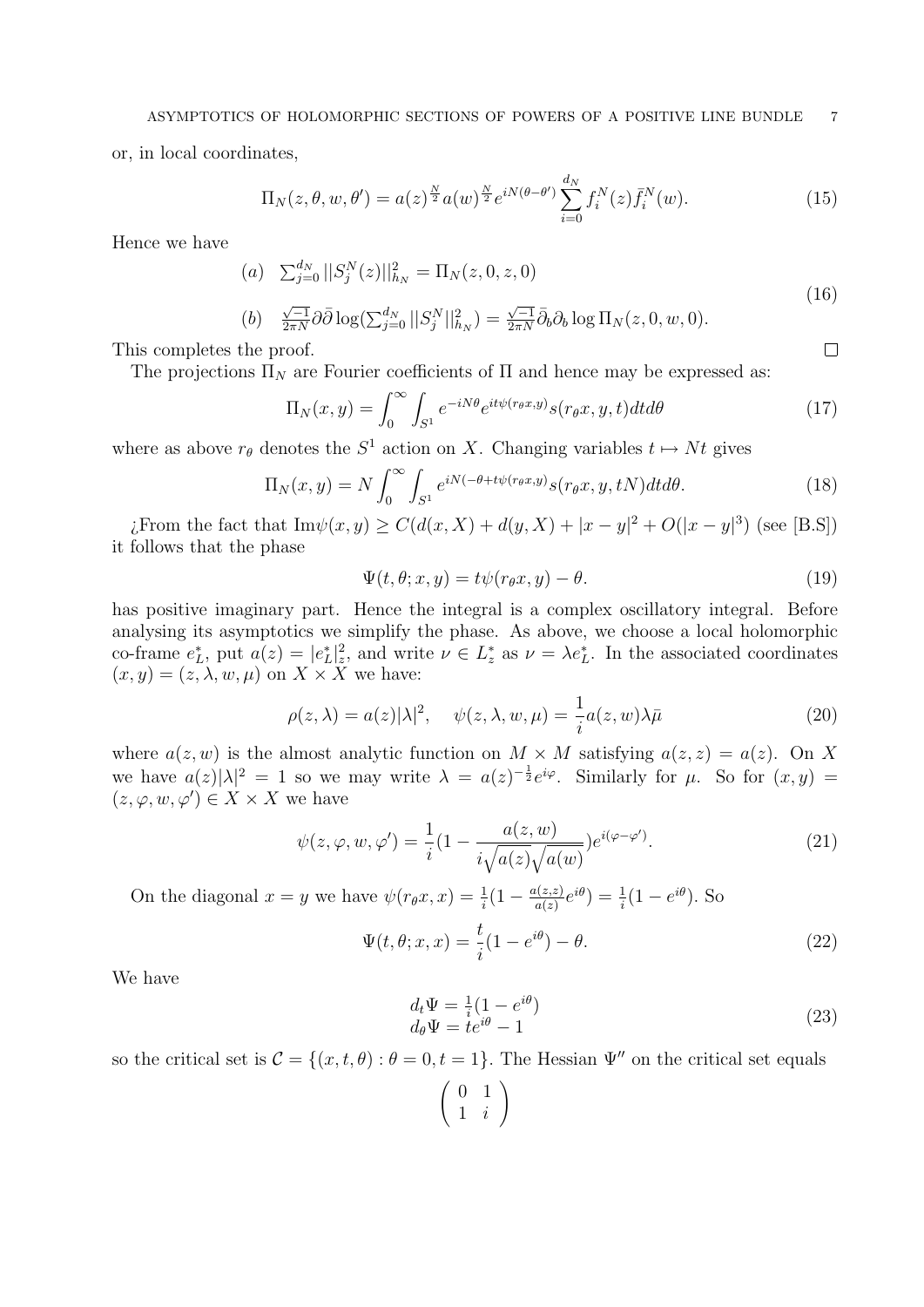so the phase is non-degenerate and the Hessian operator is given by  $L_{\Psi} = \langle (\Psi''(1, 0)^{-1}D, D \rangle =$  $2\frac{\partial^2}{\partial t \partial \theta} - i\frac{\partial^2}{\partial t^2}$  $\frac{\partial^2}{\partial t^2}$ . It follows by the stationary phase method that

$$
\Pi_N(x,x) \sim N \frac{1}{\sqrt{\det(N\Psi''(1,0)/2\pi i)}} \sum_{j,k=0}^{\infty} N^{m-k-j} L_j s_k(x,x)
$$
\n(24)

for various differential operators  $L_j$  of order 2j More precisely, for any  $R \geq 0$ , one has (cf. [Ho I, Theorem 7.7.5])

$$
|\Pi_N(x,x) - N \frac{1}{\det(N\Psi''(1,0)/2\pi i)} \sum_{j+k < R}^{\infty} N^{m-k-j} L_j s_k(x,x)| \le CN^{m-R} \sum_{k < R, |\alpha| \le 2R - 2k} ||D^{\alpha} s_k||_{\infty}.
$$
 (25)

The expansion can be differentiated any number of times. After some rearrangement, the series has the form

$$
\Pi_N(x, x) = N^m s_0(x, x) + N^{m-1} a_1(x, x) + \dots
$$
\n(26)

where the coefficients  $s_0(x, x)$ ,  $a_1(x, x)$ ... depend only on the jets of the terms  $s_k$  along the diagonal. From the description above of the leading coefficient  $s_0(x, x)$  we have:

$$
\Pi_N(x,x)d\mu(x) = \frac{1}{(2\pi^m)}N^m\alpha \wedge \omega^n + O(N^{m-1}).\tag{27}
$$

Relative to the canonical volume measure, the coefficient is a (non-zero) constant times  $N<sup>m</sup>$ ; it is determined by comparison to the leading coefficient of the Hilbert polynomial, completing the proof of the theorem.  $\Box$ 

3.1. Proof of Corollary (1.2). Because  $\Phi_N$  is a CR map, the asymptotics of the derivatives follow immediately from the asymptotics of  $\Pi_N(x, x)$ . Indeed,  $\bar{\partial}_b \partial_b \log \Pi_N(x, x) =$  $\bar{\partial}_b\partial_b\log\Pi_N(x,y)|_{y=x}.$ 

By (a) we have

$$
\log \Pi_N(x, x) = \log(N^m s_0(x, x)[1 + N^{-1} \frac{s_1}{s_0} + \dots])
$$
  
=  $m \log N + \log s_0(x, x) + \log[1 + N^{-1} \frac{s_1}{s_0} + \dots]) = m \log N + \log s_0(x, x) + O(\frac{1}{N}).$  (28)

By differentiating the expansion we get

$$
\bar{\partial}_b \partial_b \log \Pi_N(x, x) = \bar{\partial}_b \partial_b \log s_0(x, x) + O(\frac{1}{N}) = O(1). \tag{29}
$$

#### 4. Zeros of random sequences of sections

We now turn to the distribution of zeros of random sequences of sections. Our purpose is to show that if we choose a sequence  $\{s_1, s_2, \ldots\}$  at random from the space  $(S, \mu)$ , then the zero sets  $Z_{s_N}$  become uniformly distributed relative to  $\omega$ .

A few remarks on the theorem before we begin the proof. First, it may seem to be rather tautologous that the limit distribution reproduces  $\omega$  since the measure  $\mu$  was defined in terms of  $\omega$  in the first place. However, the result is not circular and in related settings the problem of determining the almost certain distribution of zeros is open. For instance, let us choose a (real-valued) spherical harmonic  $p<sub>N</sub>$  of degree N at random from the unit sphere  $SV<sub>N</sub>$  of the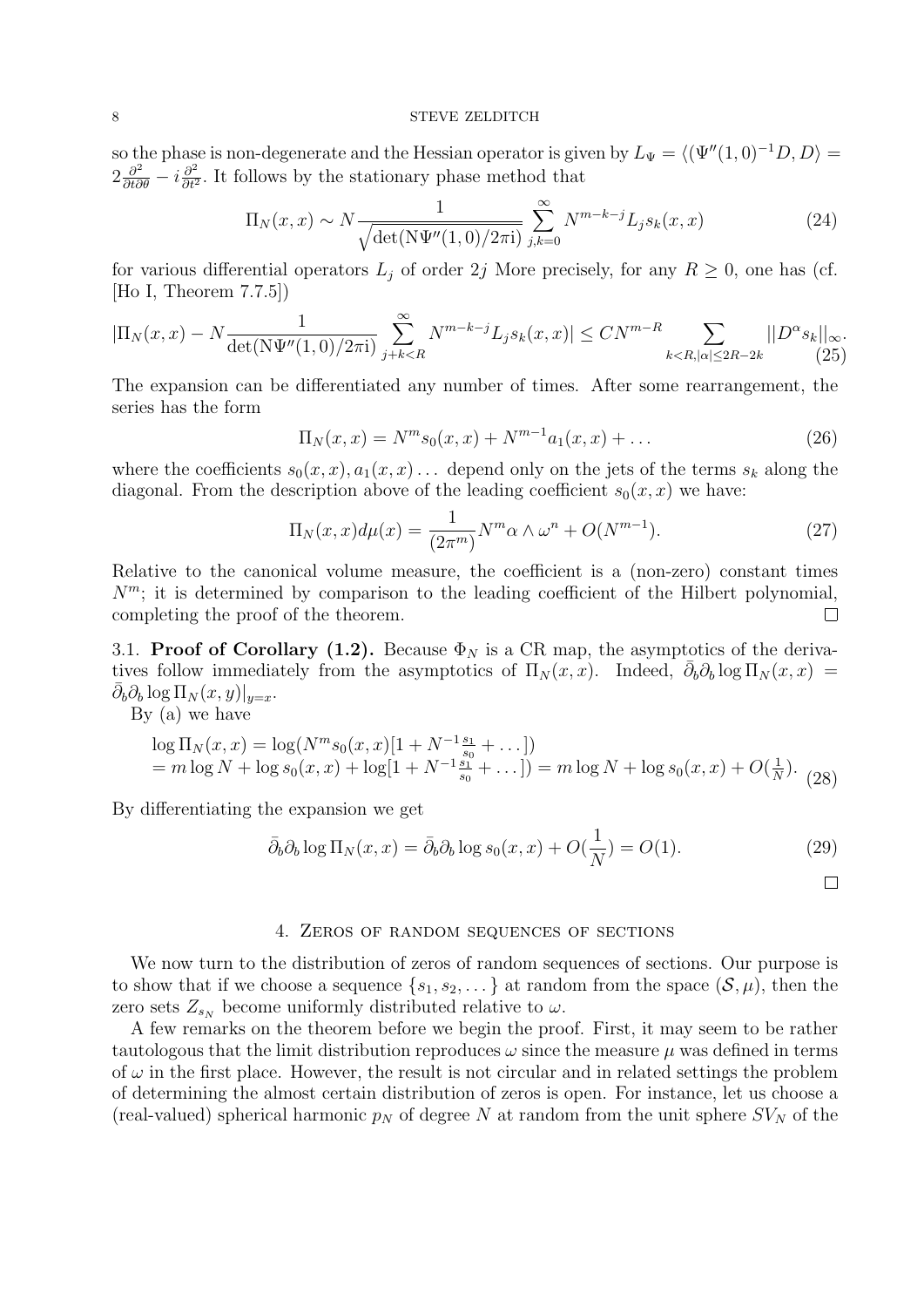space of Nth order real spherical harmonics  $V_N \subset L^2(S^n, \mathbb{R})$  and look at its zero set  $Z_{p_N}$ , a real hypersurface in  $S<sup>n</sup>$ . Does the zero (nodal) set of almost any sequence  $\{p_N\}$  become uniformaly distributed relative to the volume measure as  $N \to \infty$ ? The answer is probably 'yes' but has not (at this time) been proved; the difficulty than is that the formula for the  $\delta$ function on  $Z_{p_N}$  is more complicated than in the holomorphic case.

Now let us turn to the proof. What we do is calculate the expected values and variances of the random variables  $([Z_s], \varphi)$ . Corollary (1.2) determines the expected value and it turns out that the variances are so small that one can immediately deduce almost everywhere convergence. Somewhat surprisingly it is not even necessary to use the strong law of large numbers.

4.1. Expected distribution of zeros. We first determine the expected value of the normalized zero divisor  $\widetilde{Z}_s$  as s is chosen at random from the unit sphere

$$
SH^0(M, L^N) := \{ s \in H^0(M, L^N) : |s| = 1 \}
$$

(or equivalently as  $[s] \in \mathbb{P}H^0(M, L^N)$  is chosen at random with respect to the Fubini-Study volume). As above, we fix one orthonormal basis  $\{S_j^N\}$  of  $H^0(M, L^N)$  and write  $S_j^N = f_j e_L^N$ relative to a holomorphic frame (= nonvanishing section)  $e_L^N$  over an open set  $U \subset M$ . Any section in  $SH^0(M, L^N)$  may then be written as  $s = \sum_{j=1}^{d_N} a_j f_j e_L^N$  with  $\sum_{j=1}^{d_N} |a_j|^2 = 1$ . To simplify the notation we let  $f = (f_1, \ldots, f_{d_N}) : U \to \mathbb{C}^{d_N}$  (which is a local representation of  $\Phi_N$ ) and we put

$$
\sum_{j=1}^{d_N} a_j f_j = \langle a, f \rangle.
$$

Hence

$$
\widetilde{Z}_s^N = \frac{\sqrt{-1}}{N\pi} \partial \bar{\partial} \log |\langle a, f \rangle| \,. \tag{30}
$$

We shall frequently use the notation  $E(Y)$  for the expected value of a random variable Y on a probability space  $(\Omega, d\mu)$ , i.e.  $E(Y) = \int_{\Omega} Y d\mu$ .

We view  $\widetilde{Z}_{s}^{N}$  as a  $\mathcal{D}'^{1,1}(M)$ -valued random variable (which we call simply a 'random current') as s varies over  $SH^{0}(M, L^{N})$  regarded as a probability space with the standard measure, which we denote by  $\mu_N$ . The expected distribution of zeros of the random section s is the current  $E(\widetilde{Z}_{s}^{N}) \in \mathcal{D}'^{1,1}(M)$  given by

$$
\left(E(\widetilde{Z}_{s}^{N}),\varphi\right) = \int_{S^{2d_{N}-1}}\left(\widetilde{Z}_{s}^{N},\varphi\right)d\mu_{N}, \quad \varphi \in \mathcal{D}^{m-1,m-1}(M),\tag{31}
$$

where we identify  $SH^0(M, L^N)$  with the unit  $(2d_N + 1)$ -sphere  $S^{2d_N-1} \subset \mathbb{C}^{d_N}$ . In fact, we have the following simple formula for the expected zero-distribution in terms of the map  $\Phi_N$ :

LEMMA 4.1. For N sufficiently large so that  $\Phi_N$  is defined, we have:

$$
E(\widetilde{Z}_{s}^{N}) = \frac{1}{N} \Phi_{N}^{*} \omega_{\text{FS}}
$$

Proof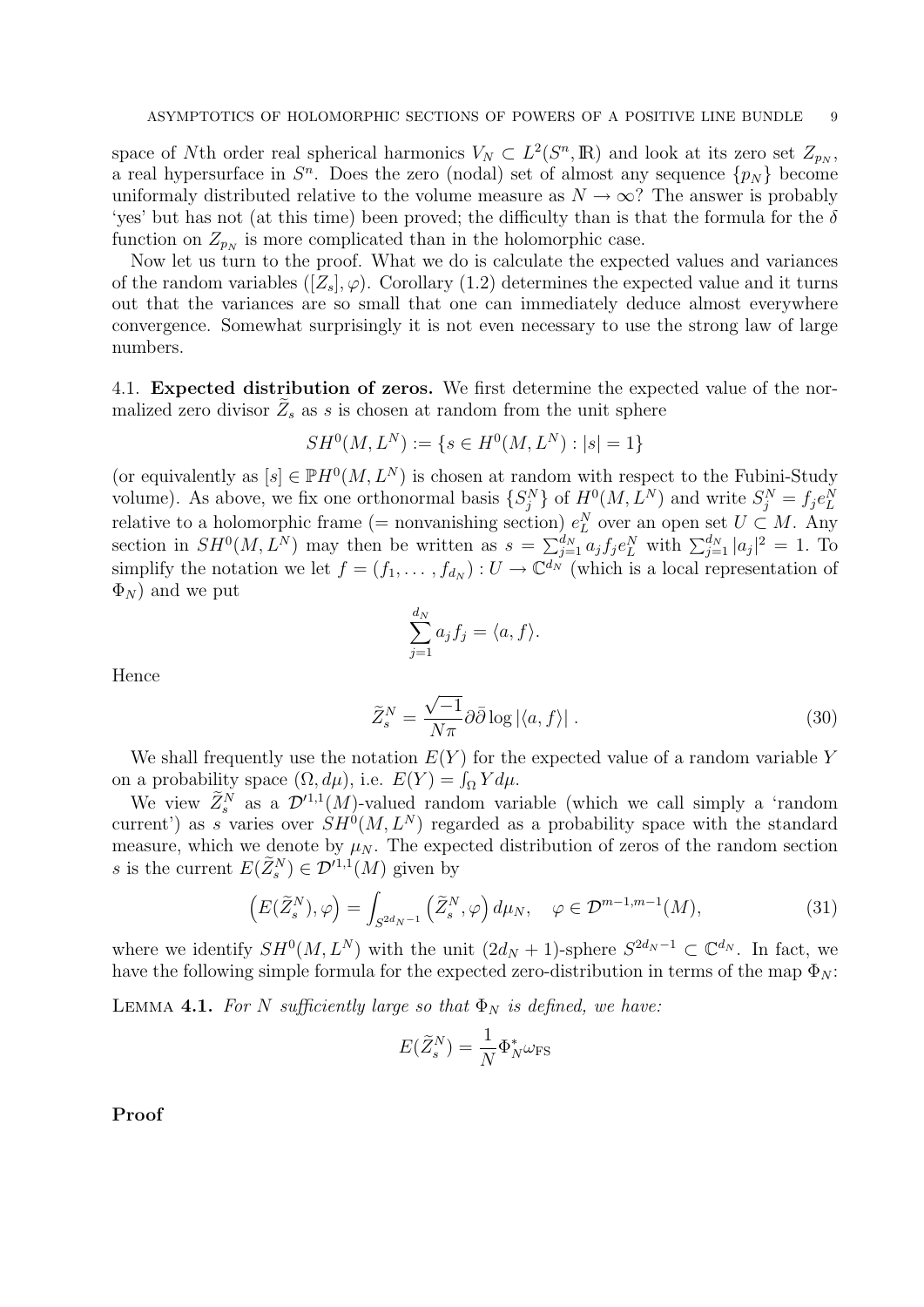For simplicity, write  $\omega_N = \frac{1}{N} \Phi_N^* \omega_{\text{FS}}$ . Then we have:

$$
\omega_N = \frac{\sqrt{-1}}{2\pi N} \partial \bar{\partial} \log \sum_{j=1}^{d_N} |f_j^N|^2 = \frac{\sqrt{-1}}{2\pi N} \partial \bar{\partial} \log |f|^2,\tag{32}
$$

where  $f = (f_0, \ldots, f_{d_N})$ . Let  $\varphi$  be a smooth  $(m-1, m-1)$  form, which we shall refer to as a 'test form'. We may assume that we have a coordinate frame for L on Support  $\varphi$ . By (30), we must show that

$$
\frac{\sqrt{-1}}{\pi N} \int_{S^{2d}N^{-1}} \int_M \partial \bar{\partial} \log |\langle a, f \rangle| \wedge \varphi d\mu_N(a) = (\omega_N, \varphi) . \tag{33}
$$

To compute the integral, we write  $f = |f|u$  where  $|u| \equiv 1$ . Evidently,  $\log |\langle a, f \rangle| = \log |f| +$  $log |\langle a, u \rangle|$ . The first term gives

$$
\frac{\sqrt{-1}}{\pi N} \int_M \partial \bar{\partial} \log |f| \wedge \varphi = \int_M \omega_N \wedge \varphi. \tag{34}
$$

To complete the proof it suffices to show that the second term equals zero. But it is given by

$$
\frac{\sqrt{-1}}{\pi} \int_{S^{2d_N-1}} \int_M \partial \bar{\partial} \log |\langle a, u \rangle| \wedge \varphi d\mu_N(a) = \frac{\sqrt{-1}}{\pi} \int_M \partial \bar{\partial} \left[ \int_{S^{2d_N-1}} \log |\langle a, u \rangle| d\mu_N(a) \right] \wedge \varphi = 0,
$$
\n(35)

since the average  $\int \log |\langle a, \omega \rangle| d\mu_N(a)$  is a constant independent of u for  $|u| = 1$ , and thus the operator  $\partial \bar{\partial} \tilde{\partial}$  kills it.  $\Box$ 

Combining Corollary ?? and Lemma 4.1, we obtain:

COROLLARY 4.2.  $E(\widetilde{Z}_{s}^{N}) = \omega + O(\frac{1}{N})$  $\frac{1}{N}$ ); i.e., for each smooth test form  $\varphi$ , we have

$$
E(\widetilde{Z}_s^N,\varphi)=\int_M \omega\wedge\varphi+O(\frac{1}{N})\ .
$$

4.2. Variance estimate. Now we obtain the variance estimate we need to obtain Theorem ??. Let  $\varphi$  be a test form. It follows from our formula for the expectation (Lemma 4.1) that the variance of  $(\widetilde{Z}_s^N, \varphi)$  is given by

$$
E\left((\widetilde{Z}_{s}^{N}-\omega_{N},\varphi)^{2}\right)=E\left((\widetilde{Z}_{s}^{N},\varphi)-(\omega_{N},\varphi)^{2}\right)=E\left((\widetilde{Z}_{s}^{N},\varphi)^{2}\right)-(\omega_{N},\varphi)^{2}.
$$
 (36)

We have the following estimate of the variance:

LEMMA 4.3. Let  $\varphi$  be any smooth test form. Then

$$
E\left(|(\widetilde{Z}_{s}^{N},\varphi)-(\omega_{N},\varphi)|^{2}\right)=O(\frac{1}{N^{2}}).
$$

Proof: By (30) we easily obtain

$$
E\left((\widetilde{Z}_{s}^{N},\varphi)^{2}\right) = \frac{-1}{\pi^{2}N^{2}} \int_{M} \int_{M} (\partial\overline{\partial}\varphi(z))(\partial\overline{\partial}\varphi(w)) \int_{S^{2d_{N}-1}} \log|\langle f(z),a\rangle| \log|\langle f(w),a\rangle| d\mu_{N}(a)
$$
\n(37)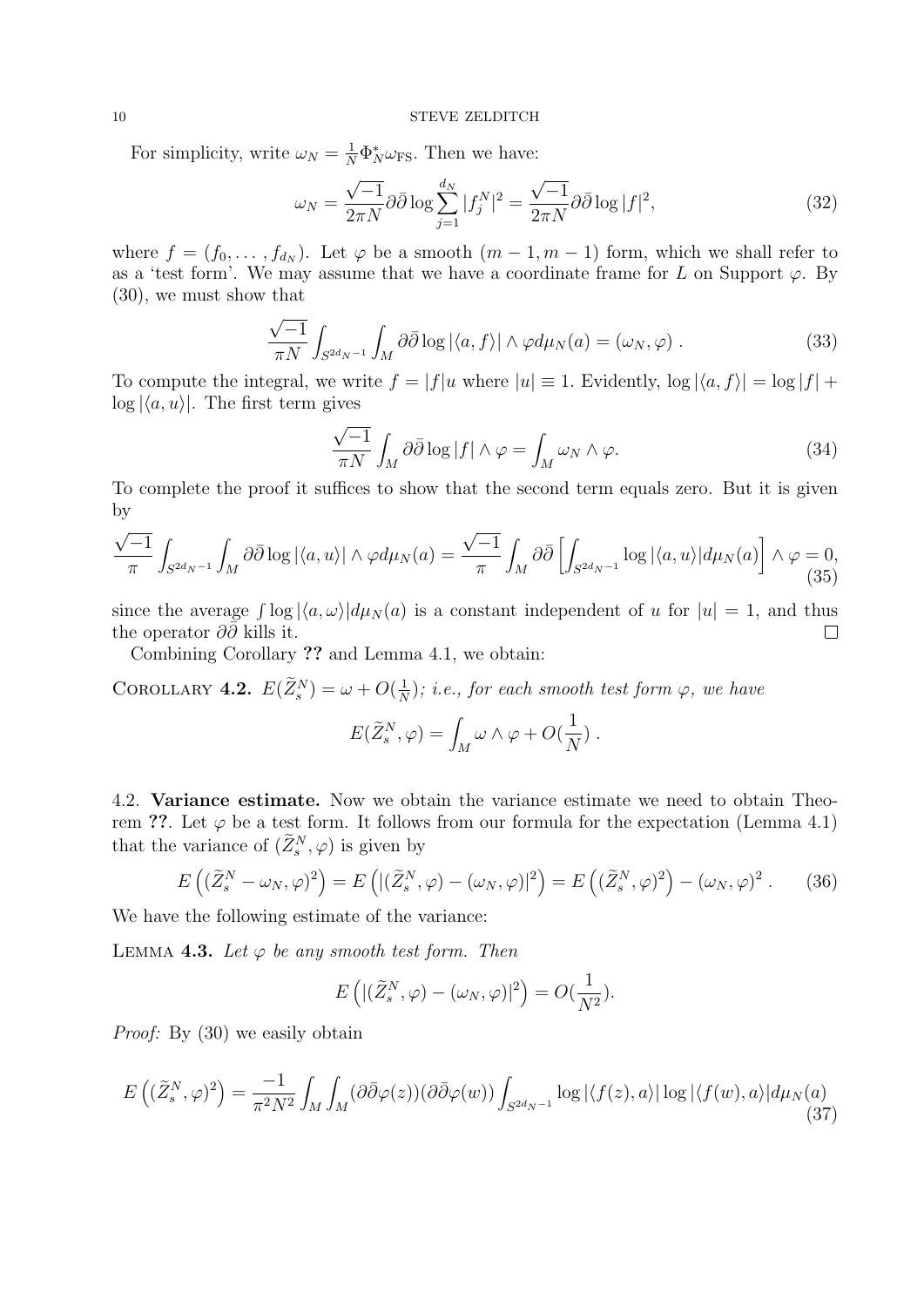As in the previous lemma we write  $f = |f|u$  with  $|u| \equiv 1$ . Then

$$
\log |\langle f(z),a\rangle| \log |\langle f(w),a\rangle| = \log |f(z)| \log |f(w)| + \log |f(z)| \log |\langle u(w),a\rangle|
$$
  
+ 
$$
\log |f(w)| \log |\langle u(z),a\rangle| + \log |\langle u(w),a\rangle| \log |\langle u(z),a\rangle|.
$$

The first term contributes

$$
\frac{-1}{\pi^2 N^2} \int_M \int_M (\partial \bar{\partial} \varphi(z)) (\partial \bar{\partial} \varphi(w)) \log |f(z)| \log |f(w)| = \frac{1}{N^2} (\varphi, \Phi_N^* \omega_{\text{FS}})^2 = (\varphi, \omega_N)^2. \tag{38}
$$

The middle two terms contribute zero to the integral by (35). The lemma at hand thus comes down to the following claim: ¯  $\overline{a}$ 

$$
\left| \int_{M} \int_{M} (\partial \bar{\partial} \varphi(z)) (\partial \bar{\partial} \varphi(w)) \int_{S^{2d_{N}-1}} \log |\langle u(z), a \rangle| \log |\langle u(w), a \rangle| d\mu_{N}(a) \right| = O(1). \tag{39}
$$

By an explicit calculation of the integral one can show ([SZ]) that

$$
G_N(x,y) := \int_{S^{2d_N - 1}} \log |\langle x, a \rangle| \log |\langle y, a \rangle| d\mu_N(a) = C_N + O(1) \quad (x, y \in S^{2d_N - 1}), \tag{40}
$$

where  $C_N$  is a constant and the  $O(1)$  term is uniformly bounded on  $S^{2d_N-1} \times S^{2d_N-1}$ . It follows that

$$
E\left(\left|\left(\widetilde{Z}_{s}^{N},\varphi\right)-\left(\omega_{N},\varphi\right)\right|^{2}\right) \leq \frac{C}{\pi^{4}N^{2}} \sup \|\partial\bar{\partial}\varphi\|^{2}
$$
\n(41)

## 4.3. Almost everywhere convergence. We can now complete the proof of Theorem 1.3.

An element in S will be denoted  $\mathbf{s} = \{s_N\}$ . Since

$$
|(\widetilde{Z}_{s_N},\varphi)| \leq (\widetilde{Z}_{s_N},\omega^{m-1}) ||\varphi||_{\mathcal{C}^0} = c_1(L)^m ||\varphi||_{\mathcal{C}^0},
$$

by considering a countable  $\mathcal{C}^0$ -dense family of test forms, we need only consider one test form  $\varphi$ . By Lemma 1.2, it suffices to show that

$$
(\widetilde{Z}_{s_N}-\omega_N,\varphi)\to 0 \qquad \text{almost surely}.
$$

Consider the random variables

$$
Y_N(\mathbf{s}) = (\tilde{Z}_{s_N} - \omega_N, \varphi)^2 \ge 0.
$$
\n(42)

By Lemma 4.3,

$$
\int_{\mathcal{S}} Y_N(\mathbf{s}) d\mu(\mathbf{s}) = O(\frac{1}{N^2}).
$$

Therefore

$$
\int_{\mathcal{S}} \sum_{N=1}^{\infty} Y_N d\mu = \sum_{N=1}^{\infty} \int_{\mathcal{S}} Y_N d\mu < +\infty,
$$

and hence  $Y_N \to 0$  almost surely.

### 5. ZEROS OF  $SU(k)$  polynomials

To make the preceding result more concrete, we apply Lemma 4.1 to the case of random polynomials, with  $M = \mathbb{C} \mathbb{P}^m$ ,  $L = \mathcal{O}(1)$ , where we give L the standard Hermitian metric  $h_{\text{FS}}$ , whose curvature is the Fubini-Study Kähler form  $\omega = \omega_{\text{FS}}$  on  $\mathbb{CP}^m$ .

 $\Box$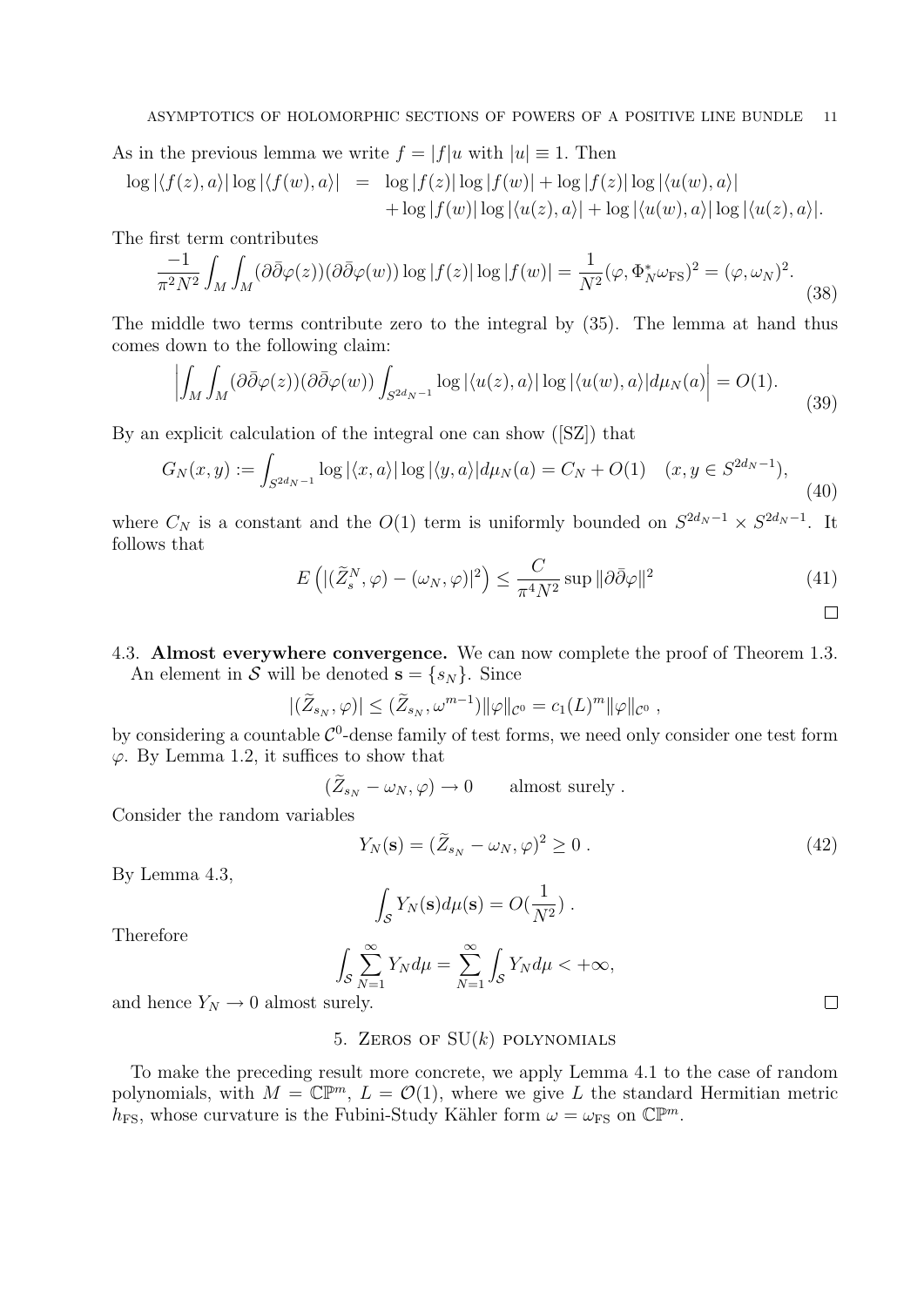5.1. SU(2) polynomials. First consider  $m = 1$ . Elements of  $H^0(M, L^N) = H^0(\mathbb{CP}^1, \mathcal{O}(N))$ are homogeneous polynomials in two variables of degree N, or equivalently, polynomials in one variable of degree  $\leq N$ . A basis is given by  $\sigma_j = z^j$ ,  $j = 0, \ldots, N$ . The inner product in  $H^0(M, L^N)$  is given by

$$
\langle \sigma_j, \sigma_k \rangle = \int_{\mathbb{C}} \frac{z^j \bar{z}^k}{(1+|z|^2)^N} \omega = \frac{1}{\pi} \int_{\mathbb{C}} \frac{z^j \bar{z}^k}{(1+|z|^2)^{N+2}} dx dy.
$$

Writing the integral in polar coordinates, we see that the  $\sigma_j$  are orthogonal, and

$$
|\sigma_j|^2 = 2 \int_0^\infty \frac{r^{2j+1}}{(1+r^2)^{N+2}} dr = \frac{1}{(N+1)\binom{N}{j}}.
$$
\n(43)

We thus can choose an orthonormal basis

$$
S_j^N = (N+1)^{\frac{1}{2}} {N \choose j}^{\frac{1}{2}} z^j, \qquad j = 0, \ldots, N.
$$

Next, we note that

$$
\sum_{j=1}^{N} ||S_j^N||^2 = (1+|z|^2)^{-N} \sum_{j=1}^{N} (N+1) {N \choose j} |z^{2j}| \equiv N+1,
$$

and thus  $\omega_N = \frac{1}{N} \Phi_N^* \omega_{\text{FS}} = \omega$ . We thus recover the following result of [?, Appendix C] on 'random SU(2) polynomials':

THEOREM 5.1. [?] Suppose we have a random polynomial

$$
P(z) = c_0 + c_1 z + \cdots + c_N z^N,
$$

where  $\text{Re } c_0$ ,  $\text{Im } c_0$ , ...,  $\text{Re } c_N$ ,  $\text{Im } c_N$  are independent Gaussian random variables with mean 0 and variances  $\overline{a}$ ´  $\overline{a}$ ´  $\overline{a}$ ´

$$
E\left((\mathrm{Re}\,c_j)^2\right) = E\left((\mathrm{Im}\,c_j)^2\right) = \binom{N}{j}.
$$

Then the expected distribution of zeros of P is uniform over  $\mathbb{CP}^1 \approx S^2$ .

In fact, Theorem 1.3 tells us that for a random sequence of such polynomials, the distribution of zeros approaches uniformity.

5.2.  $SU(m+1)$  polynomials. We now turn to the case of polynomials in several variables. An 'SU $(m+1)$  polynomial of degree N' is an element of the probability space of homogeneous polynomials of degree N on  $\mathbb{C}^{m+1}$  with an  $SU(m+1)$ -invariant Gaussian probability measure. Recall that this space can be identified with  $H^0(\mathbb{CP}^m, \mathcal{O}(N))$ . We give  $H^0(\mathbb{CP}^m, \mathcal{O}(N))$  the standard inner product. A basis for  $H^0(\mathbb{CP}^m, \mathcal{O}(N))$  is given by the monomials

$$
\sigma_J = z_0^{j_0} \cdots z_m^{j_m}, \qquad J = (j_0, \ldots, j_m), |J| = N.
$$

One easily sees that the  $\sigma_J$  are orthogonal. We compute

$$
|\sigma_J|^2 = \int_{\mathbb{CP}^m} \frac{|\sigma_J(z)|^2}{|z|^{2N}} \omega_{FS}^m = \int_{S^{2m+1}} |\sigma_J(z)|^2 d\mu^{2m+1} = \frac{m! j_0! \cdots j_m!}{(N+m)!} \tag{44}
$$

(where  $\mu^{2m+1}$  is Haar probability measure on  $S^{2m+1}$ ), by writing

$$
\int_{\mathbb{C}^{m+1}} e^{-|z|^2} |\sigma_J(z)|^2 dz = \left( \int_{\mathbb{C}} e^{-|z_0|^2} |z_0|^{2j_0} dz_0 \right) \cdots \left( \int_{\mathbb{C}} e^{-|z_m|^2} |z_m|^{2j_m} dz_m \right) .
$$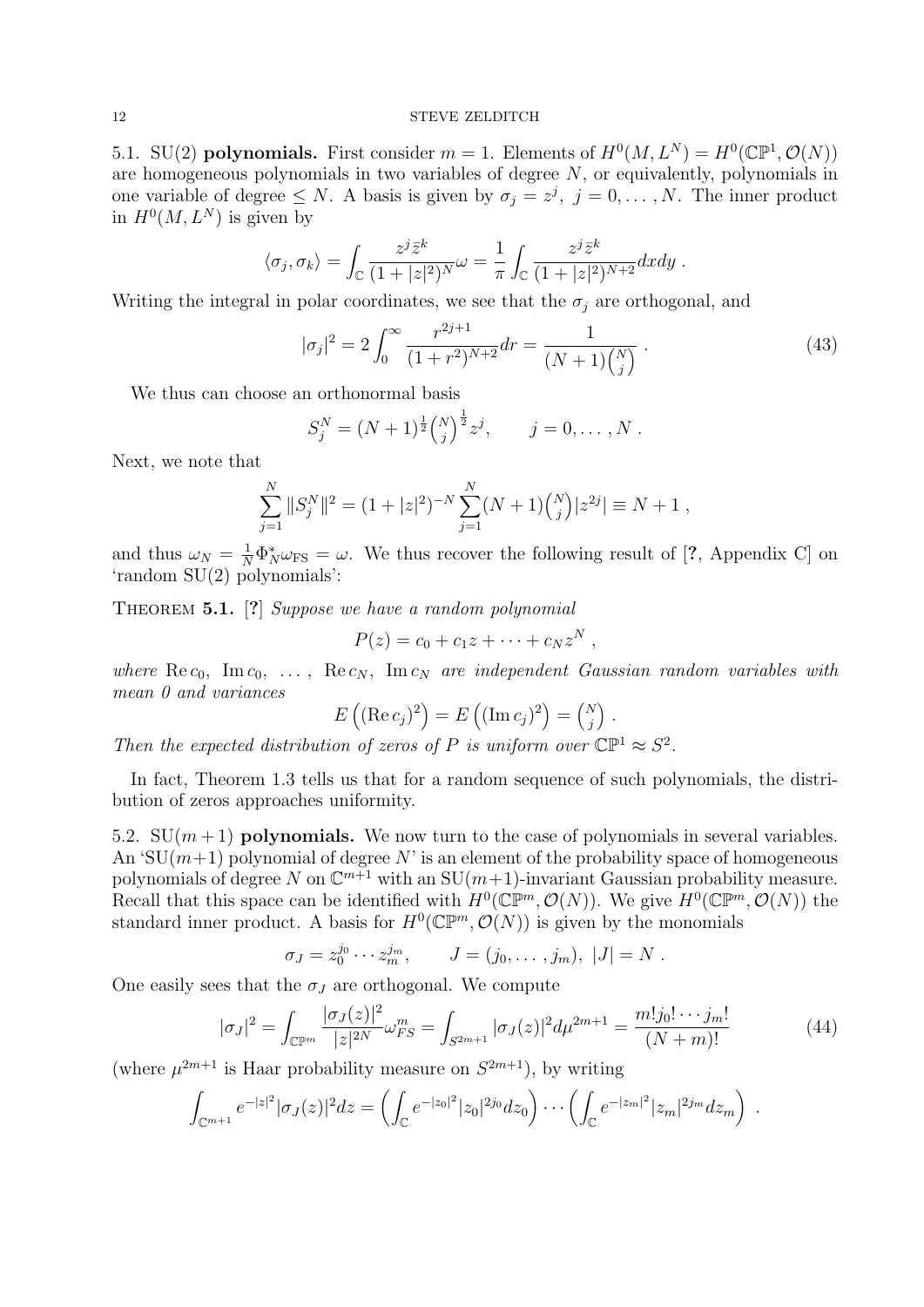Therefore, the sections

$$
S_J^N := \left[\frac{(N+m)!}{m!j_0!\cdots j_m!}\right]^{\frac{1}{2}} z^J
$$

form an orthonormal basis for  $H^0(\mathbb{CP}^m, \mathcal{O}(N))$ . Furthermore

$$
\sum_{|J|=N} ||S_J^N||^2 \equiv \binom{N+m}{m} \,, \tag{45}
$$

since the sum is  $SU(m+1)$  invariant, hence constant, and the integral of the left side equals dim  $H^0(\mathbb{CP}^m,\mathcal{O}(N)).$ 

In our results on zeros, we can replace the unit sphere  $SH^0(M, L^N)$  with the complex  $d_N$ -dimensional vector space  $H^0(M, L^N)$  with the Gaussian probability measure  $\frac{1}{\pi^{d_N}}e^{-|s|^2}ds$ (where ds means  $2d_N$ -dimensional Lebesgue measure). The space of  $SU(m+1)$  polynomials of degree N is by definition the space  $H^0(\mathbb{CP}^m, \mathcal{O}(N))$  of homogeneous polynomials of degree N in  $m + 1$  variables (or equivalently, polynomials in m variables of degree  $\leq N$ ) with this Gaussian measure. We can use (44) to describe the space of  $SU(m+1)$  polynomials explicitly as follows. For  $P \in H^0(\mathbb{CP}^m, \mathcal{O}(N))$ , we write

$$
P(z_0, \ldots, z_m) = \sum_{|J|=N} \frac{a_J}{\sqrt{j_0! \cdots j_m!}} z_0^{j_0} \cdots z_m^{j_m} . \tag{46}
$$

The Gaussian measure on  $H^0(\mathbb{CP}^m, \mathcal{O}(N))$  is then given by

$$
\frac{1}{\pi^{d_N}}e^{-|A|^2}dA, \qquad A=(a_J)\in\mathbb{C}^{d_N},
$$

where  $d_N =$  $(N+m)$ m ´ .

Lemma 4.1 and (45) now tell us that if P is a polynomial given by (46), with the  $a<sub>J</sub>$  being independent Gaussian random variables with mean 0 and variance 1, then the expected zero current  $Z_P$  equals  $N\omega_{FS}$ . Furthermore, Theorem 1.3 yields the following:

PROPOSITION 5.2. Suppose we have a sequence of polynomials

$$
P_N(z_0, \ldots, z_m) = \sum_{|J|=N} \frac{a_J^N}{\sqrt{j_0! \cdots j_m!}} z_0^{j_0} \cdots z_m^{j_m},
$$

where the  $a_j^N$  are independent Gaussian random variables with mean 0 and variance 1. Then

$$
\frac{1}{N}Z_{P_N} \to \omega_{FS} \qquad \text{almost surely}
$$

(weakly in the sense of measures).

#### 6. Ergodic eigenfunctions

Now we consider eigenfunctions of ergodic quantum maps. We recall that a quantum map is the quantization  $U_{\chi,N} = \Pi_N \sigma T_{\chi} \Pi_N$  of a symplectic map  $\chi_o$  of  $(M,\omega)$ . To be quantizable,  $\chi_o$  must lift to a contact transformation  $\chi$  of  $(X, \alpha)$ . We can then define the unitary translation operator  $T_{\chi}$  by  $\chi$  on  $L^2(X)$ . It commutes with the  $S^1$  action since it is lifted from the base. Unless  $\chi_o$  is a holomorphic map,  $T_\chi$  will not preserve  $H^2(X)$  so to get an operator on  $H_N^2(X)$  we need to compress it by  $\Pi_N$ . This will not usually be unitary so we need to put in a symbol  $\sigma \in C^{\infty}(M)$  to make it so (at least modulo smoothing operators).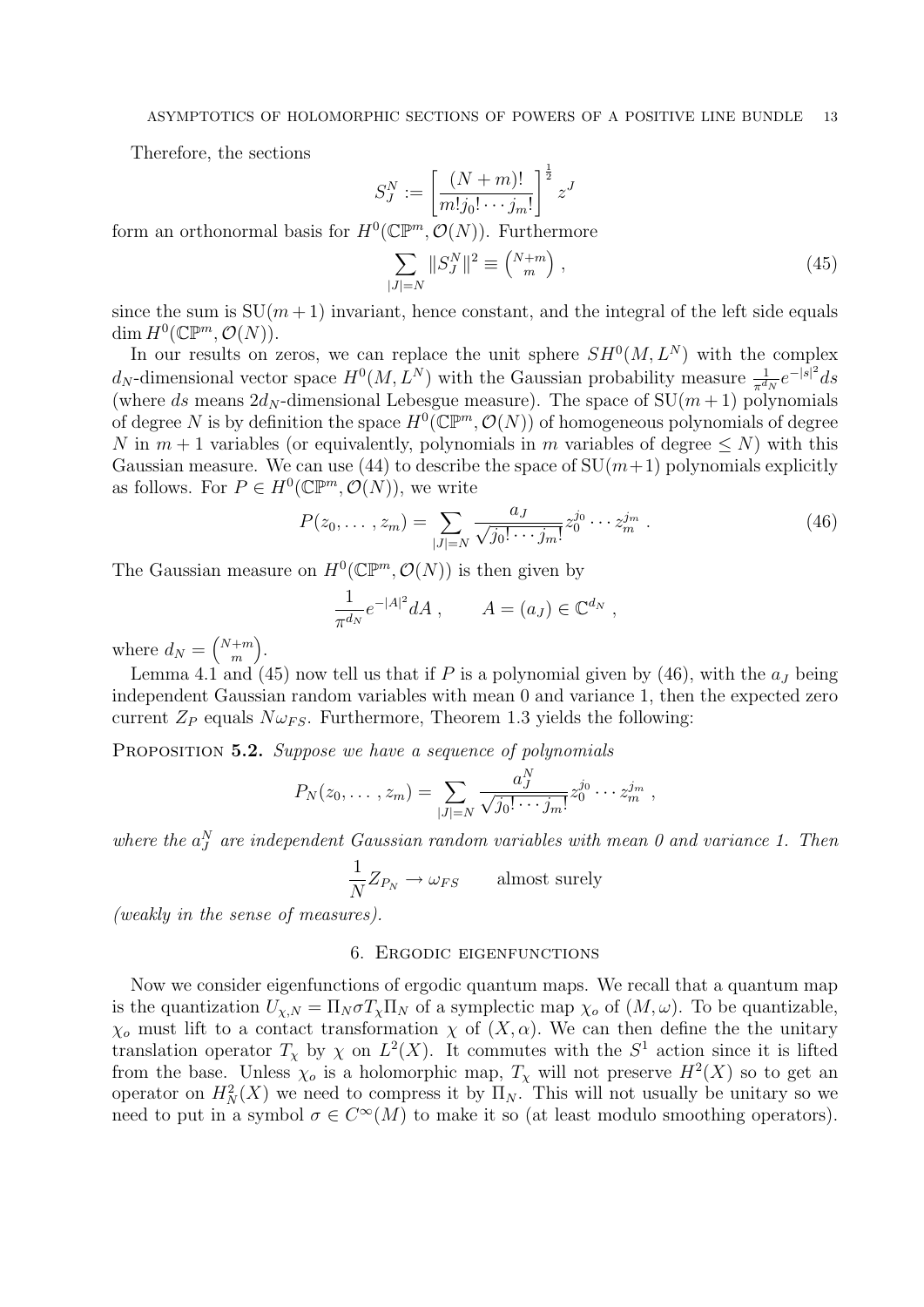The quantum map  $U_{\chi,N}$  is then a sequence of unitary operators which forms a semiclassical Toeplitz-Fourier integral operator. We refer to [Z3] for further details.

We call the quantum map  $U_{\chi,N}$  ergodic if  $\chi_o$  is an ergodic transformation of  $(M,\omega)$ . The following result, proved in [Z3], belongs to a long line of results originating in the work of A. Shnirelman [?] in 1974 on eigenfunctions of the Laplacian on compact Riemannian manifolds with ergodic geodesic flow.

THEOREM 6.1. [Z3] Let  $\{S_j^N\}$  be an orthonormal basis of eigenfunctions of an ergodic quantum map  $U_{\chi,N}$  on  $H^0(M, L^N)$ . Then there is a subsequence  $\{S_{j_k}^N\}$  of density one such that  $\frac{||S_i^N(z)||_{h_N}^2}{||S_i^N(z)||_{h_N}^2} \to 1$  in the weak sense that for any open set U whose boundary has measure zero,  $\int_U ||S_j^N(z)||^2_{h_N} dV \to vol(U).$ 

We now prove 1.4 by showing that if  $||S_j^N(z)||_{h_N}^2 \to 1$  then  $[Z_{S_j^N}] \to \omega$ . We write

$$
u_N = \frac{1}{N} \log ||s_N(z)||_{h_N} .
$$

The main point of the proof is:

LEMMA 6.2. If  $||S_j^N(z)||_{h_N}^2 \to 1$  then  $u_N \to 0$  in  $L^1(M)$ .

Granted the lemma, it follows by the Poincaré-Lelong formula (5) that for any smooth test form  $\varphi \in \mathcal{D}^{m-1,m-1}(M)$ ,

$$
\left(\frac{1}{N}Z_N-\omega,\varphi\right)=\left(u_N,\frac{\sqrt{-1}}{\pi}\partial\bar{\partial}\varphi\right)\to 0,
$$

proving the theorem for smooth forms. Since by $(6)$ ,

$$
\left(\frac{1}{N}Z_N,\varphi\right) \le \frac{c_1(L)^m}{m!} \sup |\varphi| ,
$$

the conclusion extends to all  $\mathcal{C}^0$  test forms  $\varphi$ .

Proof of Lemma: We first note that

- i) the functions  $u_N$  are uniformly bounded above on M;
- ii)  $\limsup_{N\to\infty}u_N\leq 0.$

Indeed, since  $s_N(z) = \int_M \Pi_N(z, w) s_N(w) dV$  we have by the Shwartz inequality that

$$
||s_N(z)||_{h_N}^2 \leq \Pi_N(z, z) = \left(\frac{c_1(L)^m}{m!} + O(1/N)\right)N^m.
$$

Hence  $||s_N(z)||_{h_N} \leq CN^{m/2}$  for some  $C < \infty$  and taking the logarithm gives both statements.

As always, let  $e_L$  denote a local holomorphic frame for L over  $U \subset M$  and let  $e_L^N$  denote the corresponding frame for  $L^N$ . Let  $a(z) = ||e_L(z)||_h$  so that  $||e_L^N(z)||_{h_N} = a(z)^N$ , and write  $s_N = f_N e_L^N$  with  $f_N \in \mathcal{O}(U)$  and  $||s_N||_{h_N} = |f_N| a^N$ . Instead of  $u_N$  let us consider the function

$$
v_N = \frac{1}{N} \log |f_N| = u_N - \log a,
$$

since it is plurisubharmonic on  $U$ . Let  $U'$  be a relatively compact, open subset of  $U$ . To show that  $u_N \to 0$  it suffices to show that  $v_N \to -\log a$  in  $L^1(U')$ . Suppose on the contrary that  $u_N \nightharpoonup 0$  in  $L^1(U')$ . Then we can find a subsequence  $\{u_{N_k}\}\$  with  $||u_{N_k}||_{L^1(U')} \geq \delta > 0$ .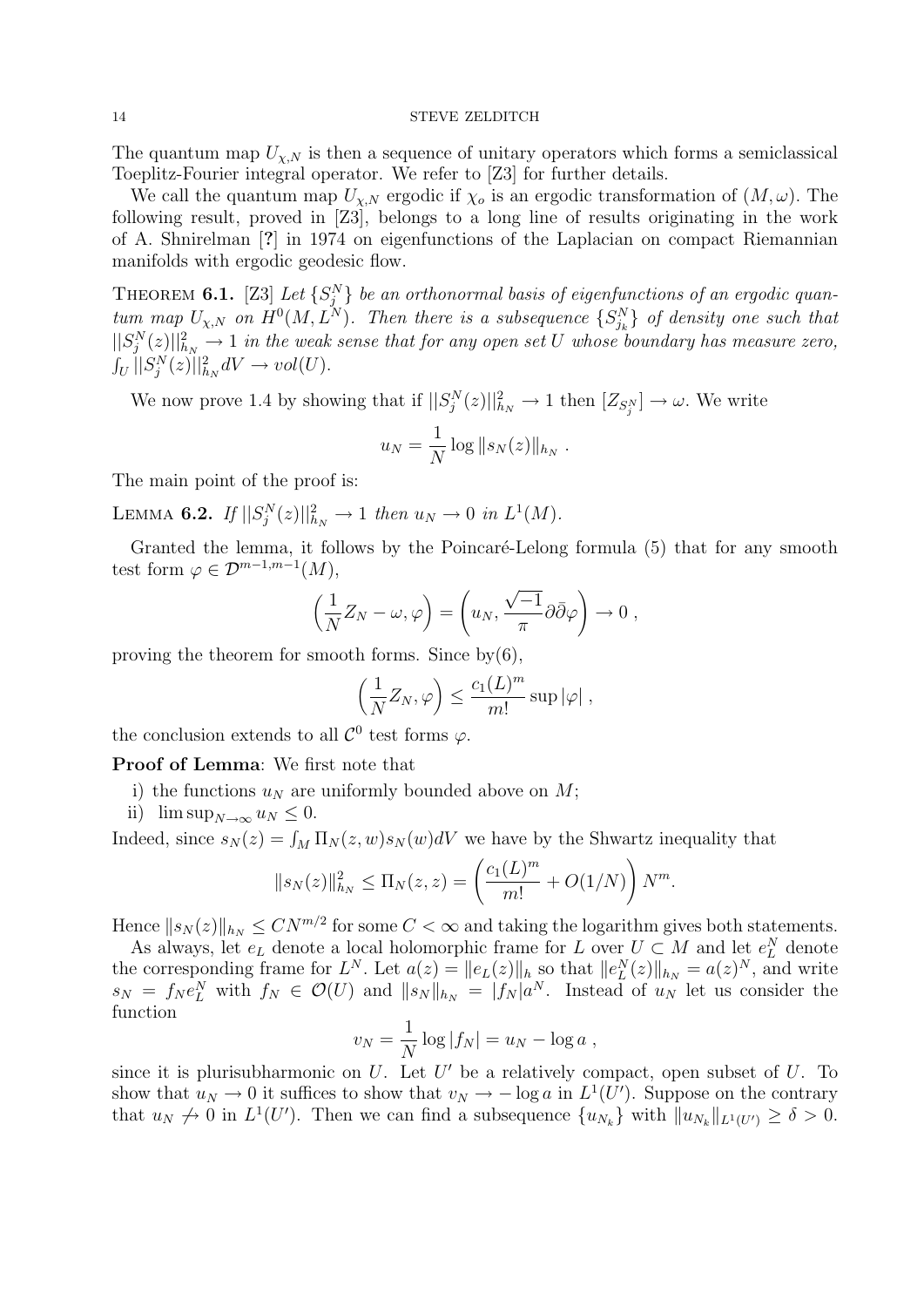By a standard result on subharmonic functions (see [Ho I, Theorem 4.1.9]), we know that the sequence  $\{v_{N_k}\}\$ either converges uniformly to  $-\infty$  on  $U'$  or else has a subsequence which is convergent in  $L^1(U')$ . Let us now rule out the first possibility. If it occurred, there would exist  $K > 0$  such that for  $k \geq K$ ,

$$
\frac{1}{N_k} \log \|s_{N_k}(z)\|_{h_{N_k}} \le -1. \tag{47}
$$

However, (47) implies that

$$
||s_{N_k}(z)||_{h_{N_k}}^2 \le e^{-2N_k} \quad \forall z \in U',
$$

which is inconsistent with the hypothesis that  $||s_{N_k}(z)||_{h_{N_k}}^2 \to 1$  in the weak\* sense.

Therefore there must exist a subsequence, which we continue to denote by  $\{v_{N_k}\}\,$  which converges in  $L^1(U')$  to some  $v \in L^1(U')$ . By passing if necessary to a further subsequence, we may assume that  $\{v_{N_k}\}$  converges pointwise almost everywhere in U' to v, and hence

$$
v(z) = \limsup_{k \to \infty} u_{N_k}(z) - \log a \leq -\log a \qquad (a.e) .
$$

Now let

$$
v^*(z) := \limsup_{w \to z} v(w) \le -\log a
$$

be the upper-semicontinuous regularization of v. Then  $v^*$  is plurisubharmonic on U' and  $v^* = v$  almost everywhere. Since  $||v_{N_k} + \log a||_{L^1(U')} = ||u_{N_k}||_{L^1(U')} \ge \delta > 0$ , we know that  $v^* \not\equiv -\log a$ . Hence, for some  $\epsilon > 0$ , the open set  $\hat{U}_{\epsilon} = \{z \in U^{\prime} : v^* < -\log a - \epsilon\}$  is nonempty. Let  $U''$  be a non-empty, relatively compact, open subset of  $U_{\epsilon}$ ; by Hartogs' Lemma, there exists a positive integer K such that  $v^* \le -\log a - \epsilon/2$  for  $z \in U''$ ,  $k \ge K$ ; i.e.,

$$
||s_{N_k}(z)||_{h_{N_k}}^2 \le e^{-\epsilon N_k}, \quad z \in U'', \quad k \ge K,\tag{48}
$$

which contradicts the weak convergence to 1. This contradiction completes the proof of the lemma and hence of the theorem.  $\Box$ 

#### **REFERENCES**

- [Bis.V] J-M.Bismut and E.Vasserot, The asymptotics of the Ray-Singer analytic torsion associated with high powers of a positive line bundle, Comm.Math. Phys. 125 (1989), 355-367.
- [BlD] P. Bleher and X. Di, Correlations between zeros of a random polynomial, J. Stat . Phys. 88 (1997), 269–305.
- [BBL] E. Bogomolny, O. Bohigas, and P. Leboeuf, Quantum chaotic dynamics and random polynomials, J. Stat. Phys. 85 (1996), 639–679.
- [Bou.1] T.Bouche, Convergence de la metrique de Fubini-Study d'un fibre lineaire positif, Annales de l'Institut Fourier (Grenoble) 40 (1990), 117- 130.
- [Bou.2] T.Bouche, Asymptotic results for hermitian line bundles over complex manifolds: the heat kernel approach, in Higher-dimensional Complex Varieties (Trento, 1994), 67-81, de Gruyter, Berlin (1996).
- [BG] L. Boutet de Monvel and V. Guillemin, The Spectral Theory of Toeplitz Operators, Ann. Math. Studies 99, Princeton Univ. Press, Princeton, 1981.
- [BS] L.Boutet de Monvel and J.Sjostrand, Sur la singularite des noyaux de Bergman et de Szego, Asterisque 34-35 (1976), 123-164.
- [C] D.Catlin (to appear).
- [D] J.P.Demailly, Holomorphic Morse inequalities, in: Several Complex Variables and Complex Geometry, Part 2 (S.G.Krantz, ed.), AMS Proceedings of Symposia in Pure Math. 52 (1991), 93-114.